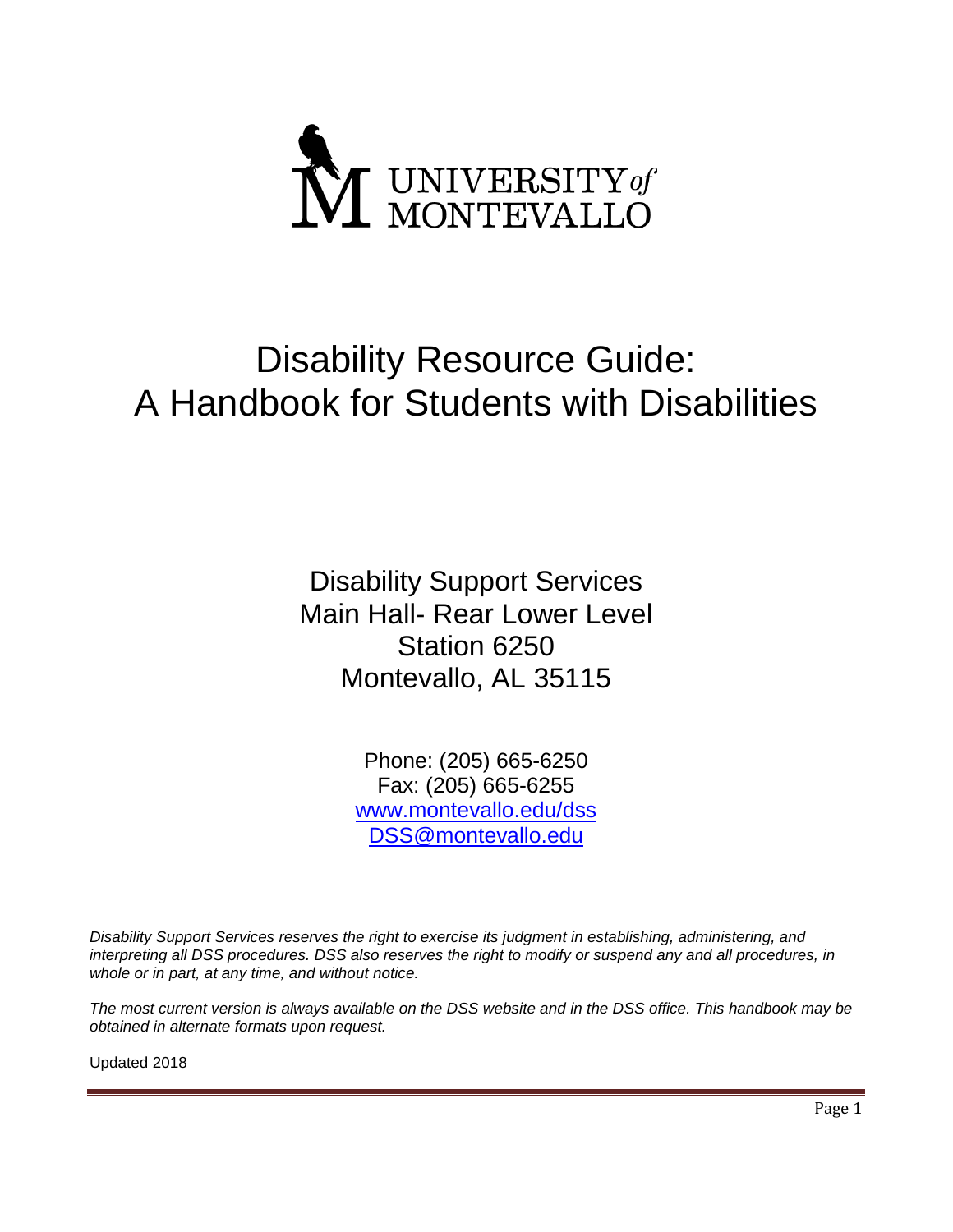# **Contents**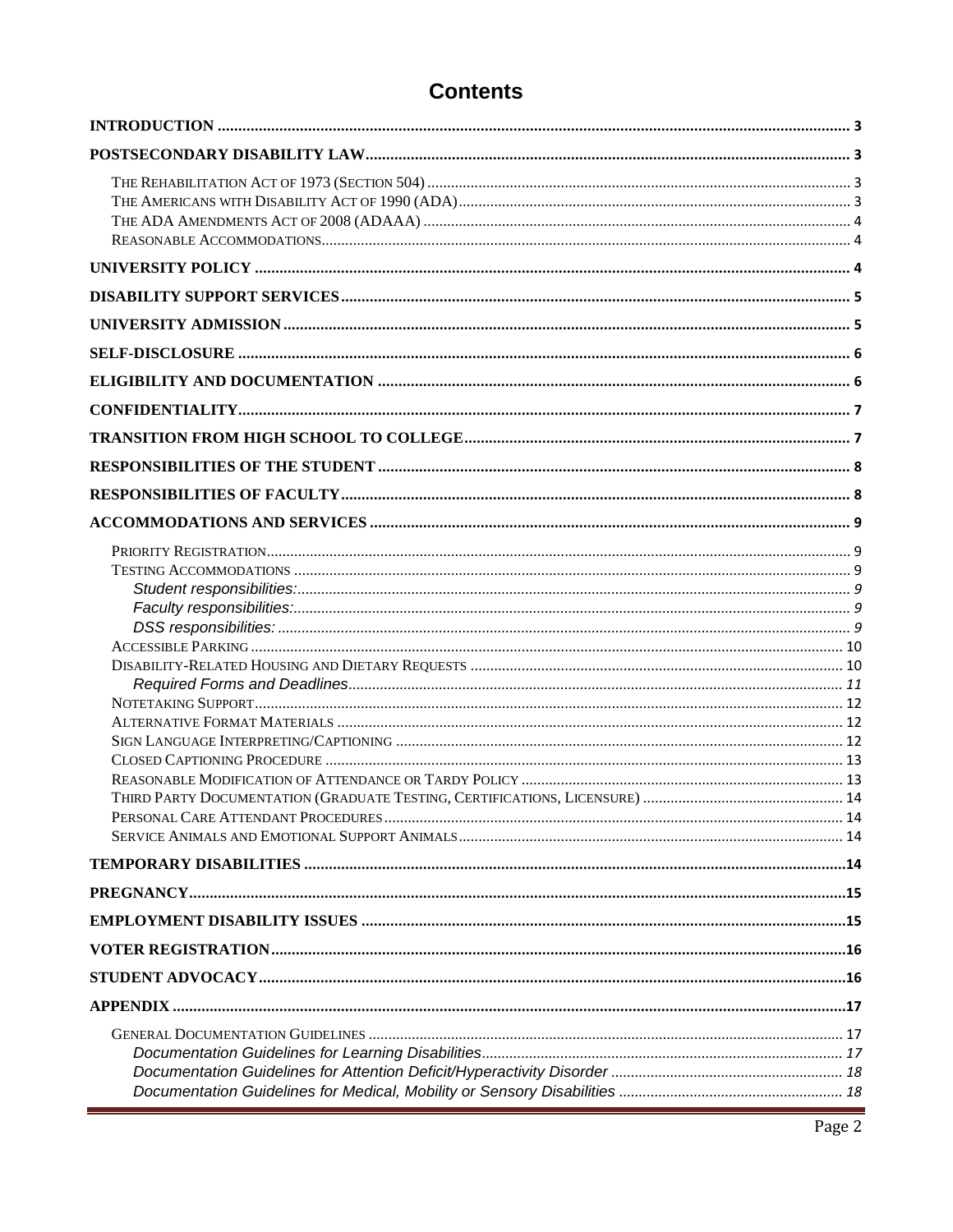| PROCEDURE FOR A REQUEST FOR DISABILITY-RELATED MODIFICATION OR SUBSTITUTION OF ACADEMIC REQUIREMENTS |  |
|------------------------------------------------------------------------------------------------------|--|
|                                                                                                      |  |
|                                                                                                      |  |
|                                                                                                      |  |
|                                                                                                      |  |
|                                                                                                      |  |
|                                                                                                      |  |
|                                                                                                      |  |
|                                                                                                      |  |
|                                                                                                      |  |
|                                                                                                      |  |
|                                                                                                      |  |
|                                                                                                      |  |
|                                                                                                      |  |

# **Introduction**

<span id="page-2-0"></span>The University of Montevallo strives to assure accessibility of all programs, services, and activities for students, employees, and guests. This Resource Guide is made available to help students understand their respective rights and responsibilities under federal laws that prohibit discrimination based on disability. Please feel free to contact any of the offices listed within the guide for further information.

# **Postsecondary Disability Law**

<span id="page-2-1"></span>Individuals with disabilities are entitled to equal access to postsecondary programs. There are three primary laws that protect persons with disabilities in postsecondary education: the Rehabilitation Act of 1973, the Americans with Disabilities Act (ADA) of 1990, and the ADA Amendments Act of 2008. These laws define an individual with a disability as someone who has a physical or mental impairment; has a history of impairment; or is believed to have a disability that substantially limits a major life activity such as learning, speaking, seeing, hearing, breathing, walking, performing manual tasks, or performing self-care tasks.

## <span id="page-2-2"></span>**The Rehabilitation Act of 1973 (Section 504)**

Title V of The Rehabilitation Act is generally regarded as the first civil rights legislation on the national level for people with disabilities. Section 504 of The Rehabilitation Act is a program access statute. It prohibits discrimination on the basis of disability in any program or activity offered by an entity or institution receiving federal funds. Section 504 states (as amended):

No otherwise qualified person with a disability in the United States…shall, solely on the basis of disability, be denied access to, or the benefits of, or be subjected to discrimination under any program or activity provided by any institution receiving federal financial assistance.

## <span id="page-2-3"></span>**The Americans with Disability Act of 1990 (ADA)**

The ADA is a federal civil rights statute that prohibits discrimination against people with disabilities. There are four main sections of the law: employment, government, public accommodations, and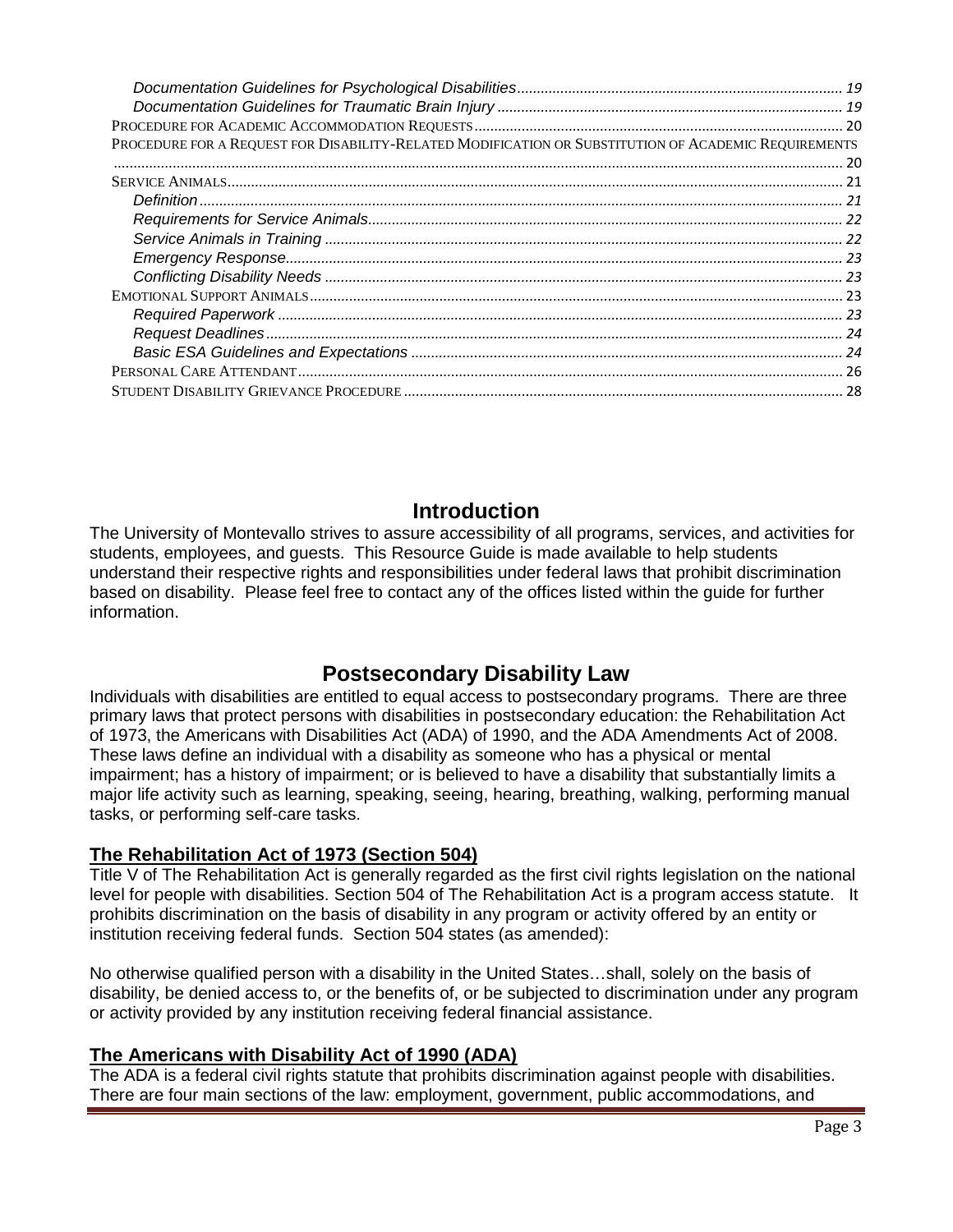telecommunications. The ADA provides additional protection for persons with disabilities in conjunction with the Rehabilitation Act of 1973. The ADA is designed to remove barriers, which prevent qualified individuals with disabilities from enjoying the same opportunities that are available to persons without disabilities.

Postsecondary institutions are covered in many ways under the ADA. Employment is addressed by Title I, accessibility provided by public entities in Title II, accessibility provided by private entities in Title III, telecommunications in Title IV, and miscellaneous items in Title V.

## <span id="page-3-0"></span>**The ADA Amendments Act of 2008 (ADAAA)**

The ADAAA was passed by Congress with the stated intent of restoring some of the original purpose of the ADA, specifically overturning a series of Supreme Court decisions which had put significant limits on the 1990 law. The ADAAA broadened the definition of the disability by:

- Expanding the definition of "major life activities" to include all major bodily systems such as digestion, respiratory, endocrine system, etc., and activities such as thinking and working
- Redefining who is "regarded as" having a disability
- Modifying the definition of "substantially limits"
- Specifying that "disability" includes impairments that are episodic or in remission, if they substantially limit a major life activity when active
- Prohibiting consideration of ameliorative effects of mitigating measures in most situations

The ADAAA also clarified those individuals who meet only the "regarded as" prong of the disability definition are not entitled to accommodation. The passage of the new legislation required many companies and agencies to re-examine their disability policies.

## <span id="page-3-1"></span>**Reasonable Accommodations**

Federal disability laws call for provision of reasonable accommodations or academic adjustments as necessary to ensure that academic requirements do not discriminate or have the effect of discriminating, on the basis of disability, against a qualified applicant or student. Accommodations will be provided based on the specific request and disability documentation provided to the university. Accommodations will not be provided retroactively. A request may be deemed "unreasonable" if it:

- Creates a direct threat to the health or safety of others
- Causes a substantial change in an essential element or a substantial alteration in the manner in which the university provides a program or service
- Causes undue financial or administrative burden

# **University Policy**

<span id="page-3-2"></span>The University Board of Trustees' approved policy (Disability Compliance Policy 01:130) states:

In accordance with the Americans with Disabilities Act, as well as the Rehabilitation Act of 1973 (Section 504), the University is committed to making its services, facilities, programs, and accommodations accessible to employees, students, visitors, qualified applicants for employment and qualified applicants for enrollment, including people with disabilities.

The Director of Disability Support Services is responsible for making recommendations and assisting in the provision of services and reasonable accommodations for the needs of students with disabilities and for monitoring their effectiveness. The Director of Physical Plant is responsible for identifying physical barriers and for maintaining accessible buildings and grounds. The Special Assistant to the President for University Events coordinates accommodation requests related to University events and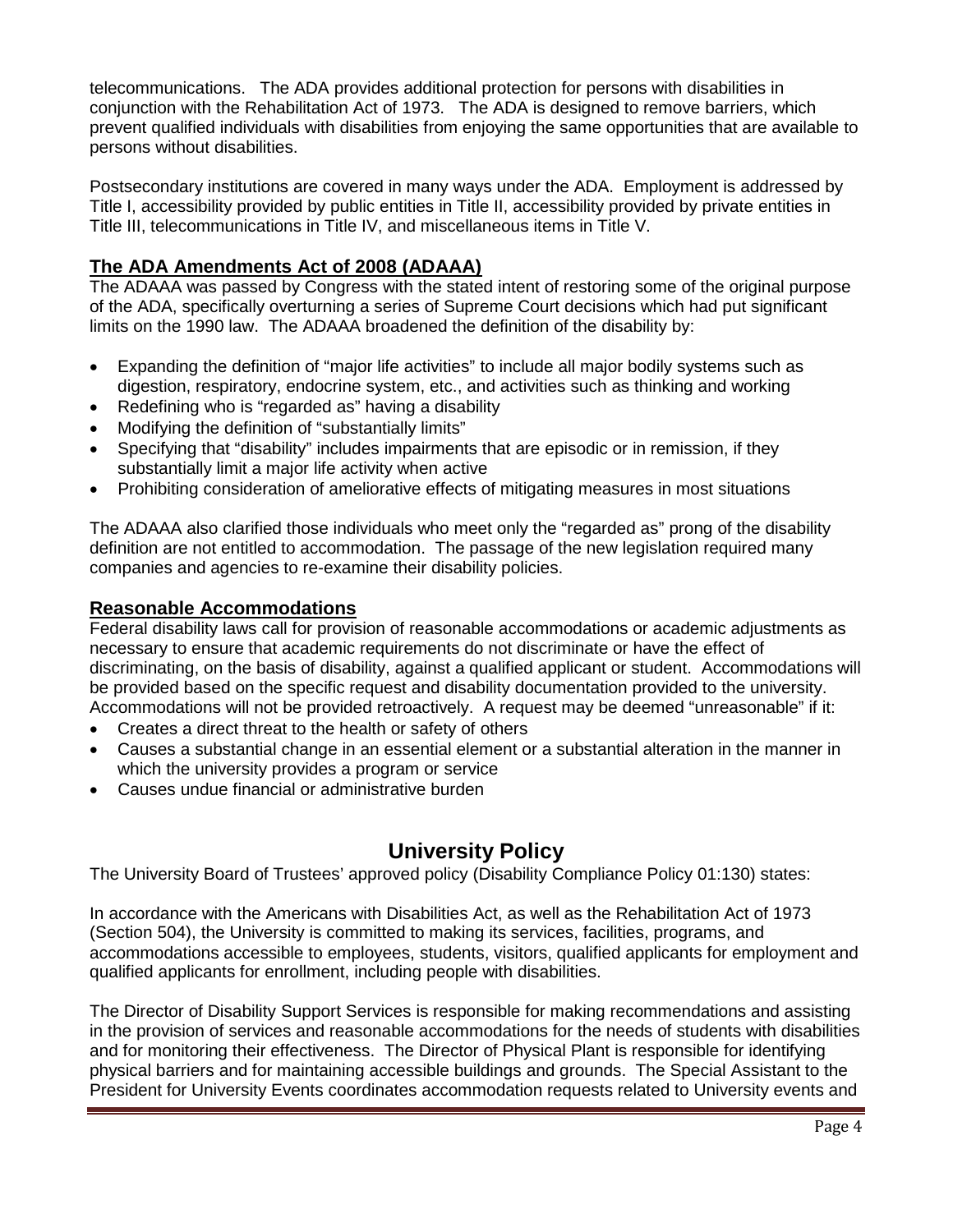programs. The Director of Human Resources and Risk Management is responsible for identifying and implementing employee-related accommodation needs and for monitoring their effectiveness. The Director of Disability Support Services coordinates University compliance as related to ADA/Section 504 matters. Last Revised 5/09

# **Disability Support Services**

<span id="page-4-0"></span>The Disability Support Services (DSS) Office serves as the central contact point for students with disabilities (SWD). The office strives to ensure equal access to all services, classes, and events for students with disabilities and provides guidance as needed to meet the needs of employees or guests with disabilities. DSS is considered the primary office on campus with specialized knowledge and experience in disability issues and serves as the central location for maintaining confidential disability documentation.

DSS is located in Main Hall, rear lower level, and is fully accessible from the public entrances at the rear of the building. There is convenient accessible parking off of Vine Street. (Note: Main Hall is also a residence hall, and therefore has multiple front and side doors which are locked, accessible only by Main Hall residents.) DSS is open from 8:00 a.m. to 5:00 p.m. Monday through Friday. In accordance with both the University and Student Affairs Mission Statements, DSS seeks to assist SWD as they participate in the "Montevallo experience." We define this as a nurturing, life-enriching, "small college" public higher education experience, with an emphasis on quality, diversity, liberal studies, and social justice. DSS realizes this mission in the following ways:

- Provides and coordinates direct services for SWD. Services are individualized to meet the access needs of students, based on documentation and professional judgment.
- Provides consultation for staff, faculty, and administrators to increase awareness of the needs of individuals with disabilities and to reduce programmatic, attitudinal, and physical barriers.
- Provides support and information for student and faculty/staff development. DSS encourages students, staff and faculty to increase knowledge of effective means of accommodation without altering essential functions or purposes of a program or course. "Reasonable" accommodations should create equal opportunity to participate, learn, and express what has been learned.

In all its activities, DSS seeks to establish and maintain a balance of rights and responsibilities for both SWD and the University. Furthermore, DSS seeks to develop and use non-adversarial methods to resolve problems of accessibility and accommodation.

# **University Admission**

<span id="page-4-1"></span>The Office of Admissions processes applications for all undergraduate programs. The standards for admission to all areas are outlined in the Bulletin and on the University's website: [www.montevallo.edu.](http://www.montevallo.edu/) For application forms or more information, please contact:

Office of Admissions 205-665-6030 [admissions@montevallo.edu](http://www.go.montevallo.edu/)

Admission to all graduate programs is handled directly by the individual departments. Contact information and application details are found on departmental websites.

Qualified persons with disabilities must meet the University's admissions standards. Admission decision appeals are considered on a case-by-case basis, but the University does not have an obligation to lower academic standards. Qualified applicants with disabilities will not be denied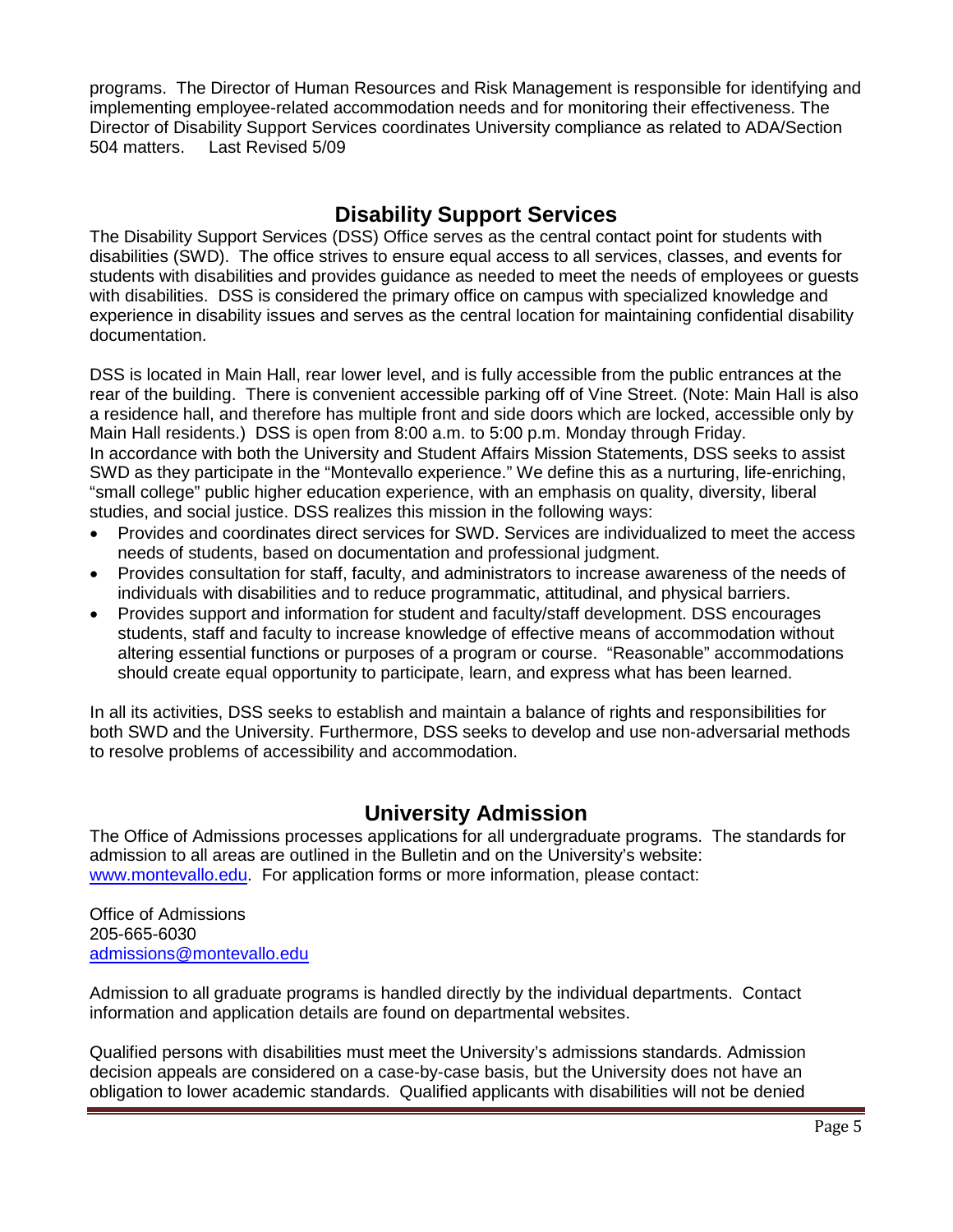admission solely on the basis of their disability. Students do not need to disclose their disability in the initial application process, however if a student requires any accommodations during the admission process, such as during a visit or tour, they should advise the Admissions of that need.

Once admitted, SWD requiring accommodation should contact DSS to request services. Disclosure of a disability to Admissions staff but does not obligate DSS to provide services or accommodations beyond those that might be requested during the application process (such as requesting a sign language interpreter in advance of a campus visit). Students should always contact DSS to make housing or academic accommodation requests.

## **Self-disclosure**

<span id="page-5-0"></span>Students legally have the right to choose when or if they want to self-disclose a disability and/or request accommodation. There may be times when a student may choose not to self-disclose when they first enroll, or, they may decide to delay requesting accommodations. This is the student's decision and will be respected. However, accommodations are not retroactive and requests must be made with timely notice. The University is not responsible for accommodating undisclosed disabilities.

Students wishing to self-disclose a disability and/or request accommodations should do so through DSS. Disclosure of a disability to other staff or other offices may appropriately prompt a referral to DSS, but the obligation for accommodation begins when the student contacts DSS and completes eligibility process. Contact information for DSS is available on every course syllabus, on the website, in orientation materials, and in the Bulletin (catalog) and the Fledgling (handbook). DSS also maintains a presence on multiple social media platforms.

# **Eligibility and Documentation**

<span id="page-5-1"></span>The determination of eligibility is made by DSS staff based on documentation and professional judgement. Under Section 504/ADA, an individual with a disability is defined as "having a physical or mental impairment which substantially limits one or more major life activities." Documentation serves two primary purposes: 1) Protection from discrimination, and 2) Determination of accommodations to which an individual may be entitled. Documentation to establish the former may be very brief and serves only to assure that an individual will not be excluded or harassed based on perceptions. Documentation intended to support the need for accommodations must not only provide evidence of a disability, but also provide sufficient information regarding the functional impact of that disability.

The University has developed documentation guidelines that are found in this document and on the DSS website [\(www.montevallo.edu/dss\)](http://www.montevallo.edu/dss). These guidelines follow best practices published by the Association on Higher Education and Disability. University guidelines are disability-specific and address type and recency of the documentation, and the rationale for recommendations. Student and/or parent input is also considered a vital part of the documentation process.

While a clear diagnosis is requested, the name of the diagnosis alone may not be enough to require accommodations/auxiliary aids. Documentation should address the functional limitations – the substantial impact on major life functions - while attending Montevallo. Please note that a high school IEP or 504 Plan may or may not be sufficient on its own, but students are encouraged to send them as part of documenting the history of accommodation use.

All documentation will be reviewed on a case-by-case basis. If the documentation provided is deemed insufficient for determination of disability and reasonable accommodations, additional documentation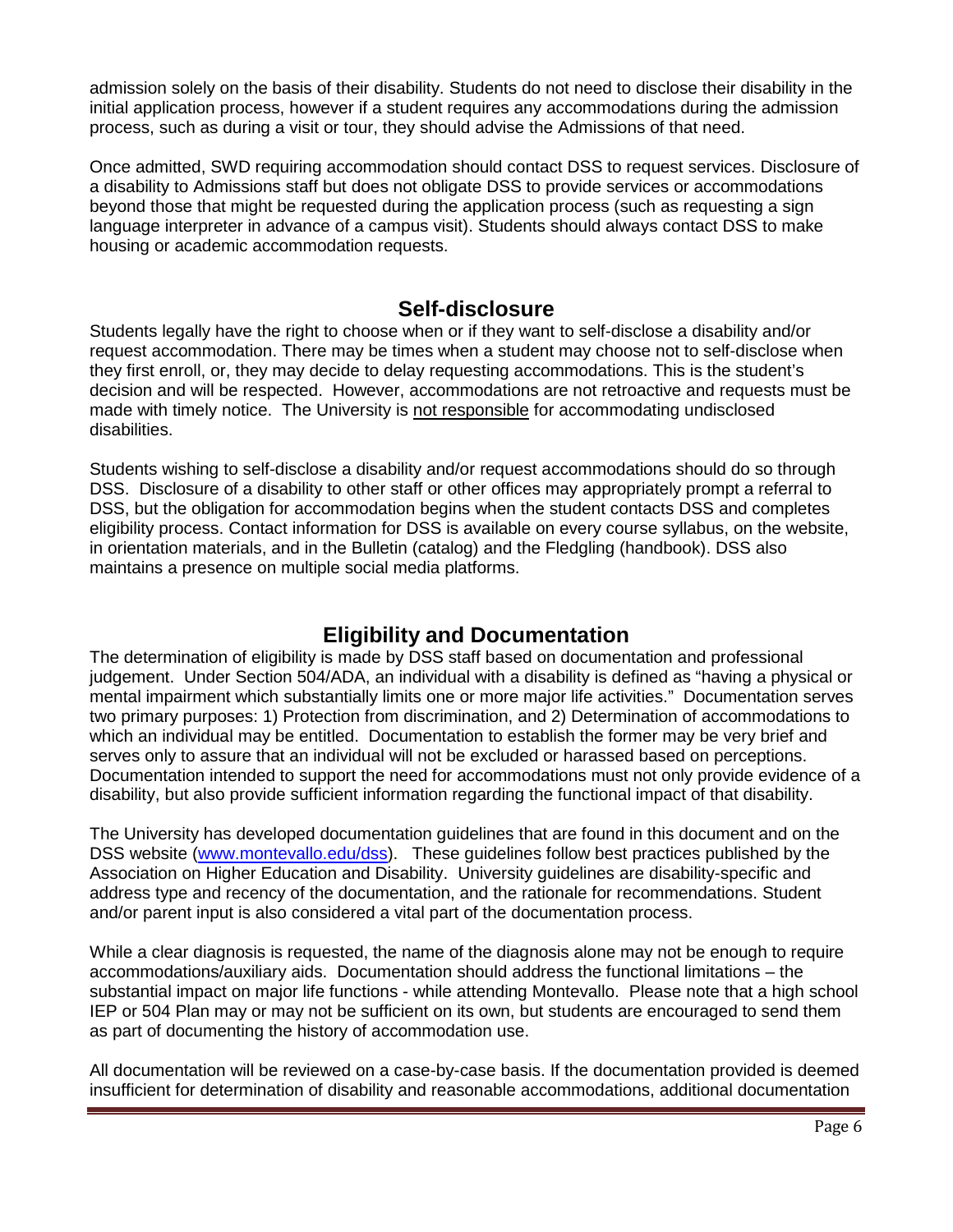may be requested. Montevallo has no responsibility for the cost of obtaining such documentation. If documentation is acceptable, but the University wishes to obtain a second opinion, Montevallo reserves the right to request such at its expense. Final determination of appropriate and reasonable accommodations rests with the University.

Students should also be aware that approval for accommodations while enrolled at Montevallo **does not assure** the sufficiency of that same documentation for transfer to another institution, or for the standards of various professional and graduate school testing agencies (GRE, LSAT, Praxis, etc.) Every school and agency has the right to set their own standards and time frames. Similarly, approval of any specific accommodation during high school or at another university does not guarantee its approval at Montevallo

When documentation is received from a prospective student/parent, along with an application or other communication indicating date of enrollment, DSS will respond by contacting the student within three (3) weeks to acknowledge receipt and determine next steps. If documentation is received from a third party only (e.g., high school, doctor, another university), the documentation will be kept on file until there is contact from the student or family. After such contact the file will be reviewed and notice will be sent to the student. Currently enrolled students who complete an application and submit documentation after the beginning of a semester will generally be able to make an intake appointment within five (5) business days.

Students should keep all original documents, including school records and medical reports, providing the DSS office with copies. Documentation received on prospective students, who then do not actively enroll, will be kept for a minimum of two years. DSS files on enrolled students are kept for a minimum seven (7) years after last date of enrollment at the University.

## **Confidentiality**

<span id="page-6-0"></span>Disability documentation and the records related to DSS services shall be considered confidential and shall be shared with others within the University only in very restricted circumstances. The Federal Educational Rights and Privacy Act (FERPA) allows for extremely limited sharing of information on an "academic need-to-know" basis.

Students should be aware that their select information from their DSS file may be shared with appropriate University officials in situations such as emergencies, internal or external student grievances (if related to disability or the accommodation process), court order, or subpoena. In any such cases, all University personnel involved will continue to maintain the student's confidentiality.

The nature of the student's disability is not contained within the faculty accommodation letters prepared for students, unless a student requests to disclose specific information, such as emergency medical information. Generally, faculty members only have access to information regarding the accommodation(s) that are appropriate and necessary to meet the student's needs. Parents do not have access to any disability information, nor to information regarding grades, attendance, use of accommodations, etc., without specific written release from the student.

# **Transition from High School to College**

<span id="page-6-1"></span>The transition process from high school to college can be a difficult one for students and parents. The federal laws protecting SWD change from one environment to the next, and the rights and responsibilities also change. At the college level, students may have had a very minimal role in their educational services or no role at all, with parents and school administrators coordinating all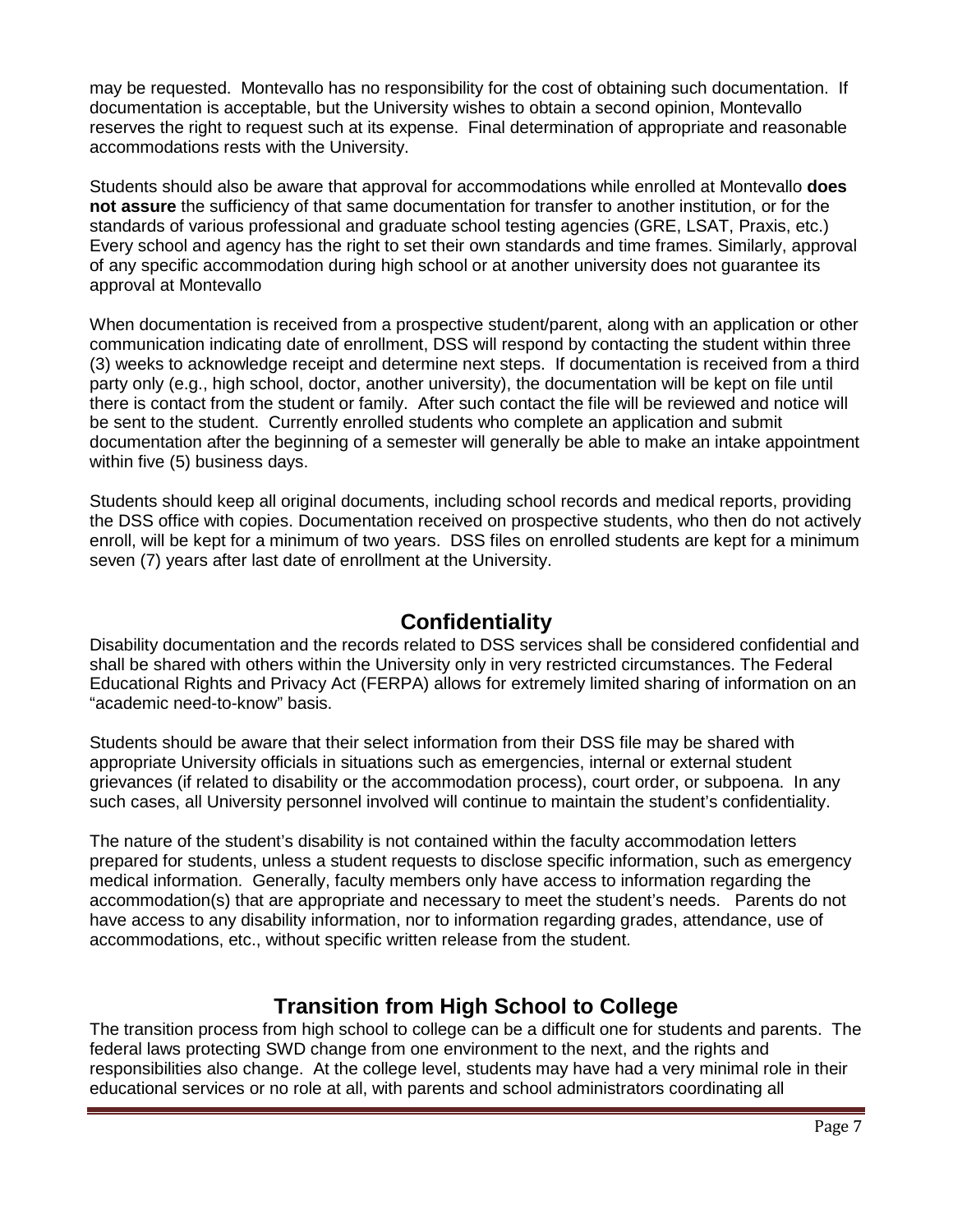accommodations and services. When students reach Montevallo, they are responsible for communicating with DSS if they wish to make requests or they experience difficulties. They will talk to faculty regarding the need for accommodations. DSS can assist, but does not handle this for students. DSS does not provide student accommodations based solely on requests from parents. DSS strives to assist students and parents as they transition into these new roles.

# **Responsibilities of the Student**

<span id="page-7-0"></span>It is the student's responsibility to make accommodation requests. The student is also responsible for his/her own work and grade in each course. In order to obtain disability-related services and accommodations, the student should:

- Disclose the disability to DSS (complete an application)
- Provide documentation as required for determination of access or accommodation
- Make requests for specific accommodations or services in a timely manner

The student is responsible for requesting accommodation letters and delivering them to faculty (email may be used for online or anytime when face-to-face contact is limited). Students should communicate with faculty to review the accommodation requests- in person or via phone or email. Faculty are responsible for contacting the DSS office if they have any concerns with or objections to a recommended accommodation, or if they have questions about the process. Students can contact DSS for assistance as well.

University and DSS policies and procedures can be found on the University website and in written form, such as the Bulletin, the Fledgling, and Disability Resource Guide. Faculty will also have written procedures and expectations which will be outlined in their syllabi. Students are responsible for becoming familiar with all regulations. Also, the University will use the student's university email account as the official means of contact and students should check this regularly, even during breaks.

# **Responsibilities of Faculty**

<span id="page-7-1"></span>Faculty members are responsible for indicating their willingness to discuss (in person or via phone or email) accommodation needs in a timely fashion with any student who has provided an accommodation letter. A faculty member who feels an accommodation substantially alters an essential element of their course should contact DSS for guidance.

The procedure for requesting classroom accommodations is included at the end of this handbook, and additional resources for faculty can be found on the DSS webpage. Faculty are expected to include the following University ADA statement (approved by the VPAA and Deans) on all class syllabi.

#### *ADA Statement:*

*The University of Montevallo provides equal opportunity to qualified students. If you have a disability (medical, physical, learning, psychological, etc.) and wish to request disability-related accommodations to complete course requirements, contact Disability Support Services (located in Main Hall, rear entrance; 665-6250). Course requirements cannot be waived, but reasonable accommodations may be provided based on disability documentation and course objectives. Accommodations cannot be made retroactively.*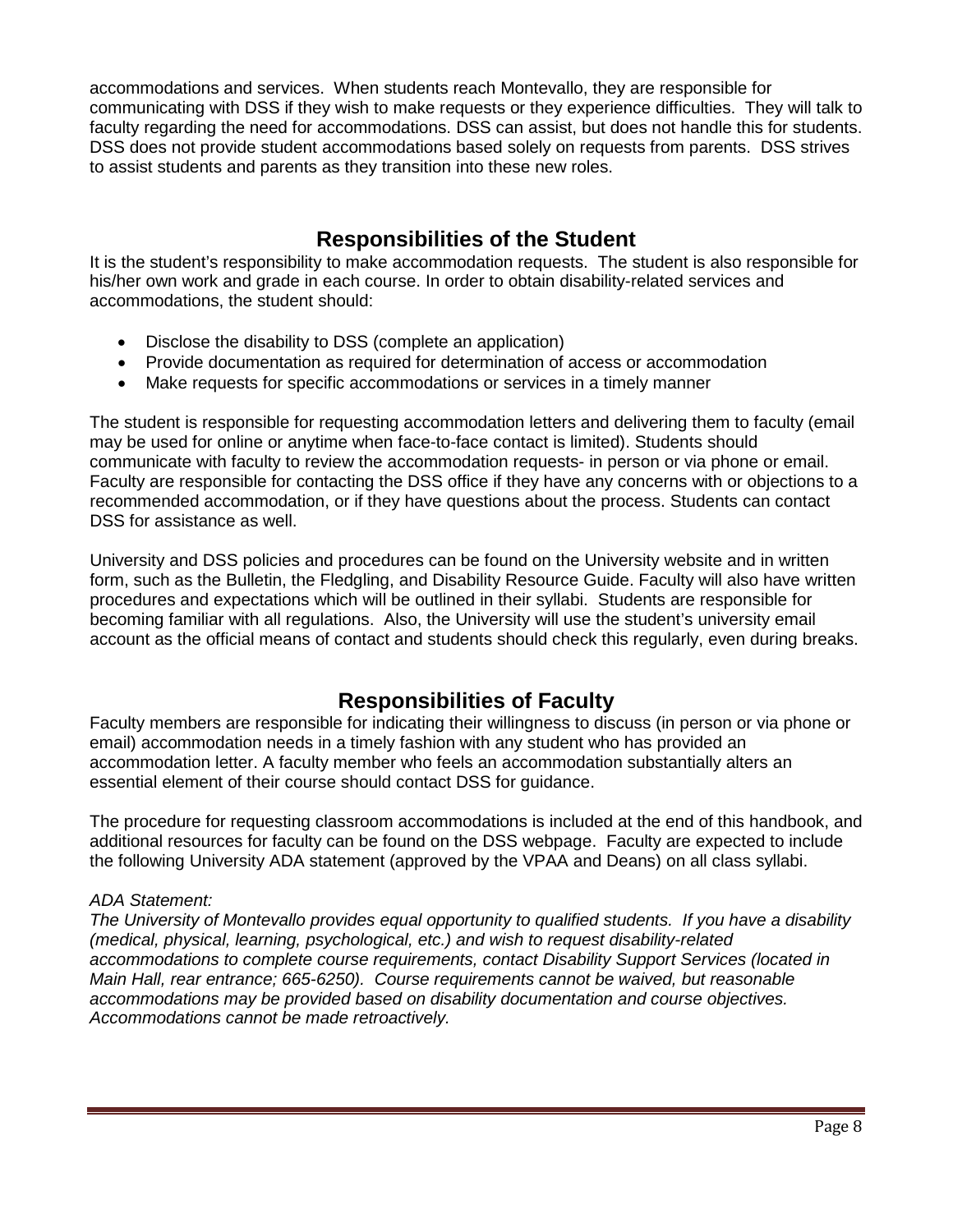# **Accommodations and Services**

<span id="page-8-0"></span>This section describes some of the more commonly requested accommodations and services. It is not intended to be an all-inclusive list, nor is it designed to include every detail regarding a DSS process or procedure. For more details on a specific service or accommodation, contact the staff [\(DSS@montevallo.edu](mailto:DSS@montevallo.edu) or 205-665-6250).

## <span id="page-8-1"></span>**Priority Registration**

SWD who qualify for this service can register on the first day of undergraduate pre-registration. Priority registration allows SWD more flexibility in scheduling classes in a manner that meets disability-related needs (e.g., timing of medication or treatments, mobility concerns, excessive fatigue or the need for extended time on tests). It also allows DSS to coordinate services more efficiently, such as early notice when needing to hire sign language interpreters or obtain alternate format materials.

Students eligible for priority registration should contact DSS (in person, phone, or email) as soon as the academic advisor has entered the student's Banner registration PIN prior to each registration period. DSS will then authorize the earlier registration date. Financial or other holds on the student account may block registration, so student should check for any holds. Eligibility is determined on a case-by-case basis, but typically, students not requiring/using any other services or accommodations are not eligible for priority registration only.

## <span id="page-8-2"></span>**Testing Accommodations**

If a student qualifies for extended time, distraction-reduced testing environment, or adaptive technology, and faculty cannot provide the accommodation themselves, DSS is available to proctor tests, quizzes, in-class writing, etc. The student and faculty will need to complete/sign the Proctor Form and return it to DSS. This form is available in the office or may be printed from the DSS website. The student is responsible for reserving a testing room, preferably the same day and time as the class. **DSS requests notice from the student of two business days during the semester and at least two weeks for final exams**. The testing procedure is as follows:

#### <span id="page-8-3"></span>**Student responsibilities:**

- Schedule the test with DSS (phone, email, or in person)
- Obtain faculty's signature on the DSS Proctor Form (for each test).
- Bring the completed proctor form to DSS before or at the time of the test.

#### <span id="page-8-4"></span>**Faculty responsibilities:**

- Sign the DSS Proctor Form when provided to him/her by the student.
- Send the test to DSS via [DSSTest@montevallo.edu](mailto:DSSTest@montevallo.edu) or in person. No hand mail please.
- Include any charts, formulas, extra credit, maps, etc., that others will have in the classroom and indicate permission to use those or other resources on the proctor form.

#### <span id="page-8-5"></span>**DSS responsibilities:**

- Proctor/Read/Scribe the test as appropriate.
- Return the test to the faculty member. (Obtain receipt signature)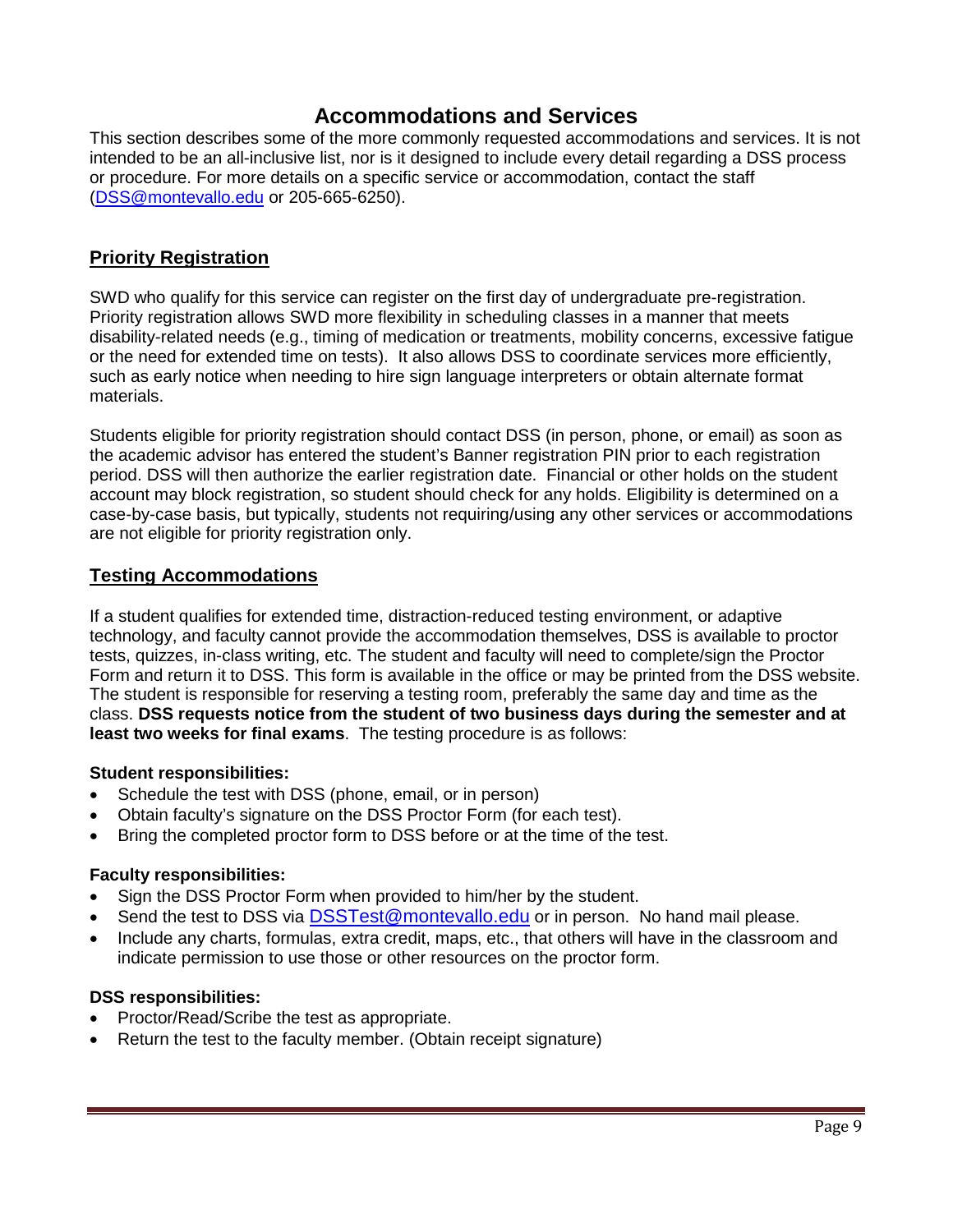Students taking exams in the DSS office are expected to adhere to the University's Student Code of Conduct. All testing rooms have video recording/surveillance, which is noted via signage and on the Test Proctor Form. Students caught using unauthorized resources (including notes, phones, or use of other unauthorized technology) will have their test stopped and returned to the faculty member. Individual decisions regarding that incident are completely up to the faculty member, but DSS will file a Maxient incident report. Copies of any authorized notes or paper, plus the testing video if pertinent, will be available for the faculty or Director of Student Conduct to review.

## <span id="page-9-0"></span>**Accessible Parking**

All students must register their vehicle through the online system. Students, faculty, or staff who have a state disability parking placard or license tag should obtain the disability (blue) permit from the DSS office. In order to protect the use of accessible spaces for eligible individuals, the office requests a copy of the receipt/registration for the state placard/license plate to confirm the individual's need for the campus blue tag. (It is not legal to misuse a parking placard or car tag issued for a different family member.) After receiving the regular commuter or resident decal, students should bring/mail those permits to DSS to swap out for the blue hangtag. Disability parking permits are provided at no additional cost over the registration for any student vehicle.

Temporary disability parking due to injury or illness is also provided through DSS. Individuals should bring some documentation from their medical professional indicating the diagnosis/reason for the temporary permit and the expected duration of the need. Injured student athletes needing temporary accessible parking should provide documentation from their trainer or coach specifying injury, length of need, etc. Anyone needing campus accessible parking longer than approximately 2 months are encouraged to obtain the temporary state permit (State of Alabama red placard – good for up to 6 months).

## <span id="page-9-1"></span>**Disability-Related Housing and Dietary Requests**

Students with long-term or permanent disability conditions may need accommodations related to their housing assignment or meal plan. Any medical or disability related exception to usual policy will be considered an accommodation request. Students should complete the housing application and pay the housing deposit while sending the necessary information to DSS. Students should respond 'Yes" to the Housing application question regarding medical or disability-related needs and then contact DSS to provide documentation. Housing will not inquire as to the nature of the needs, but a positive response to the application questions will trigger a referral to DSS.

Documentation should be from an appropriate professional. Documentation should describe the disability, medical condition, or dietary concern. If not obvious, the documentation should describe the severity and/or impact of the disability. The documentation should provide a recommendation for the housing and/or meal plan accommodation, indicating those that might be preferable versus items that are medically necessary. When appropriate, it should also address how the student will manage the condition or symptoms in settings other than housing, such as in classrooms or the dining hall. Depending on the type of request, details such as when age when first diagnosed, history of hospitalizations or treatment, specific allergen triggers, current social or behavioral needs, or current medication or therapy may be helpful in obtaining approval for request. See later sections of handbook for details regarding any request for an animal in Housing (service or emotional support).

Requests for accommodations related to housing and dietary needs will be reviewed by DSS, and when necessary, by appropriate staff from Health Services, Counseling Services, and/or Housing and Residence Life. All requests are reviewed on a case-by-case basis, but students should be aware that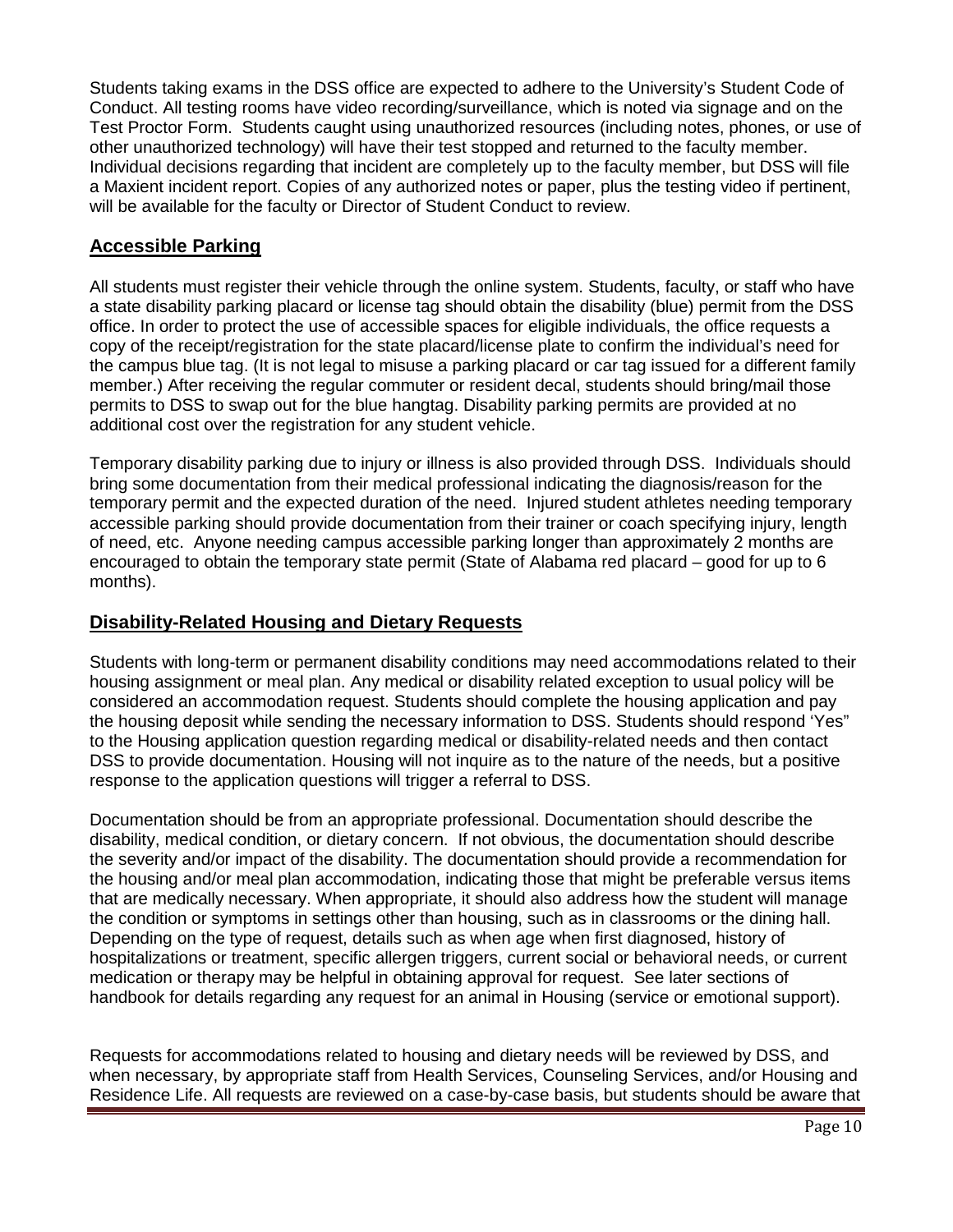a very high volume of requests are received every year for private rooms based on diagnoses of mild depression, anxiety, and/or ADHD. Without a very clear professional description of severity and the medical necessity of that particular accommodation, it is unlikely to be approved.

Any student dissatisfied with a decision or action concerning a housing or dietary accommodation may appeal by contacting the Dean of Students.

### <span id="page-10-0"></span>**Required Forms and Deadlines**

To maximize the university's ability to consider requests, students should submit the following information by the deadlines below:

- 1) DSS Application for Service
- 2) Disability Documentation
- 3) Disability-Related Housing and Dietary Request Form (including Documentation Guidelines)

#### **Fall Deadline**

Returning Students: April 1 New Students: May 1

#### **Spring Deadline**

October 1

#### **May/Summer Deadline**

March 1

Late requests will be reviewed on a case-by-case basis, but cannot be guaranteed. Below is a summary of the factors considered when evaluating housing and dietary requests:

#### **Severity of Condition**

- Is the impact of the condition life threatening if the request is not met?
- Is there a negative health impact that may be permanent if the request is not met?
- Is the request an integral component of a treatment plan for the condition in question?
- What is the likely impact on academic performance if the request is not met?
- What is the likely impact on the student's level of comfort if the request is not met?

#### **Timing of Request**

- Was the request made with initial housing request?
- Was the request made before the deadline for housing requests for semester in question?
- Was the request made as soon as possible after identifying the need? (Based on date of diagnosis, receipt of housing assignment, change in status, etc.)

## **Feasibility and Availability**

- Is space available that meets the student's needs?
- Can space or procedures be adapted to provide the requested configuration without creating a safety hazard (electrical load, emergency egress, medical emergencies, etc.)?
- Are there other effective methods or housing configurations that would achieve similar benefits as the requested configuration?
- How does meeting this request impact housing commitments to other students?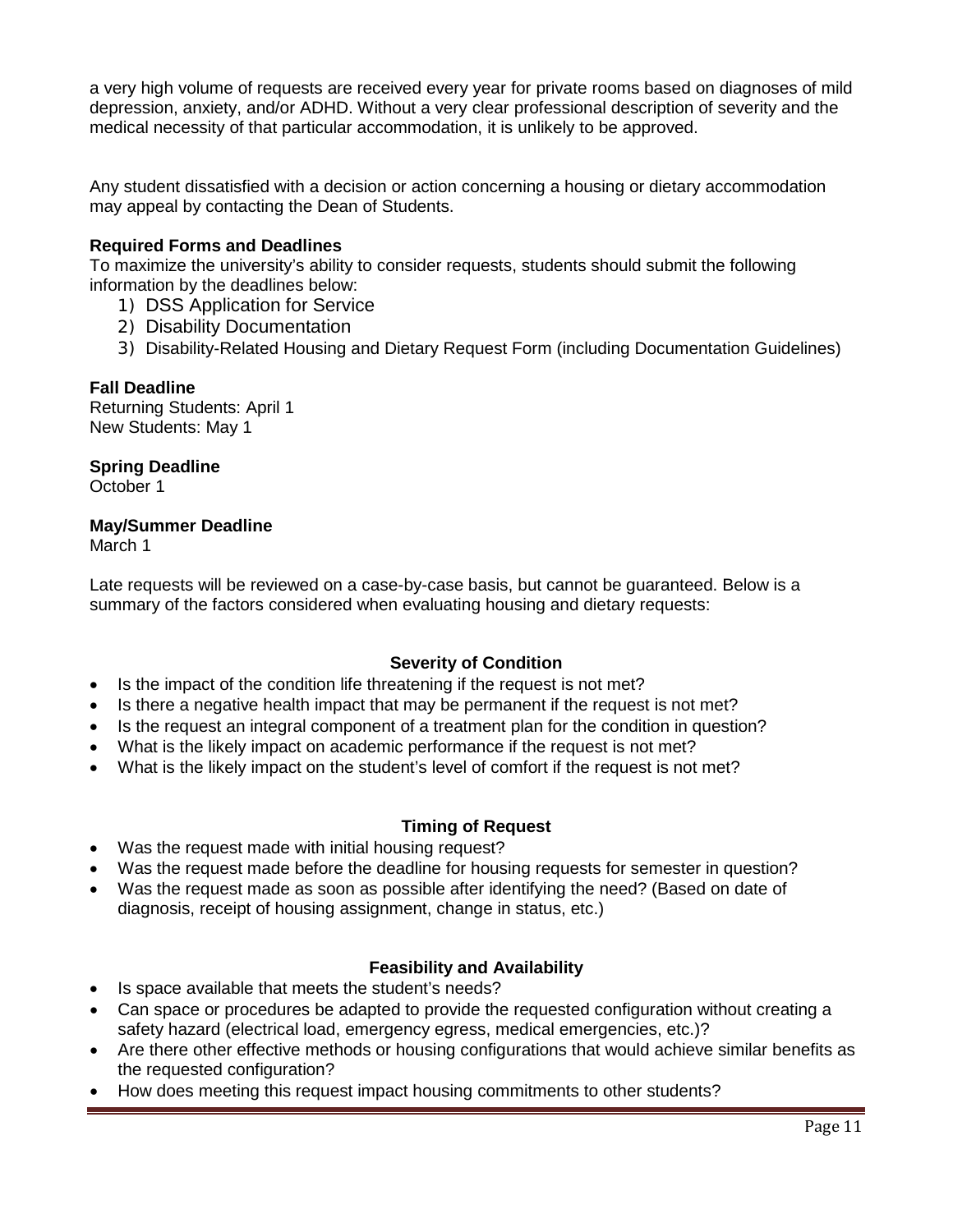**Please send requests and supporting documentation for housing and dietary requests to DSSnot to Housing and Residence Life or Dining Services. DSS will review and then communicate student needs to the Directors of Housing and Dining Services.**

## <span id="page-11-0"></span>**Notetaking Support**

Notetaking support is approved for students whose documentation indicates an inability to effectively take their own notes in class. Students who qualify for notetaking support may recruit their own notetaker or may request that this be done through faculty. Notetaking support is considered a supplement to a student's own notes, and students are expected to take responsibility for taking notes when physically able, and/or for using a back-up method, such as recording, when appropriate. Notetaking support is generally not considered a substitute for participation/attendance, and notes may be withheld in situations involving excessive or unexcused absences.

## <span id="page-11-1"></span>**Alternative Format Materials**

Students who qualify for this service may request that print materials (e.g., textbooks, notes, tests) be converted to a format such as e-text, Braille, or audio. The University may obtain texts from Learning Ally, Bookshare, or publishers. If the text is unavailable through those sources then the alternative format may be produced in-house or ordered through a contract service.

It is the responsibility of the student to notify DSS of specific book requests as early as possible. DSS will attempt to obtain appropriate information about each requested text (title, author, publisher, copyright date, etc.) from the bookstore, but students should check their email regularly in case there are questions about specific books or formats.

All requests will be processed as quickly as possible regardless of when they are received, however, DSS does request a minimum of three (3) week notice in order to provide alternative formats in a timely manner. More notice is recommended. Late requests may result in delayed materials. If a book must be produced in-house, the student is responsible for providing DSS with a copy of the book. Proof of purchase (a receipt) is required to provide alternate formats produced in-house or obtained from a publisher or contractor.

## <span id="page-11-2"></span>**Sign Language Interpreting/Captioning**

Deaf or Hard-of-Hearing students may request interpreting or captioning services as appropriate and necessary. Sign language interpreters interpret/transliterate from spoken language into the appropriate sign mode and from sign into spoken language. Real-time captioning or other speech to text services may be provided to D/HOH students who do not use sign language or in situations where an interpreter is unavailable or when word-for-word English terminology is deemed essential.

A separate handbook is available that provides more details and services for students who are D/HOH. This additional resource contains more detailed information and can be obtained in the DSS office or online. A copy of this document is provided to all D/HOH students upon registering for services. Please note that while all efforts will be made to meet any request regardless of notice, DSS does request a *minimum of three (3)* weeks to arrange interpreters or real-time captioning for academic classes (registration or drop-add changes) or any complex or lengthy event (full day activities, lengthy weekend events, etc.). For an interpreter or captionist for activities and events such as group work, faculty or advising meetings, etc., *a minimum of three (3) days* is requested.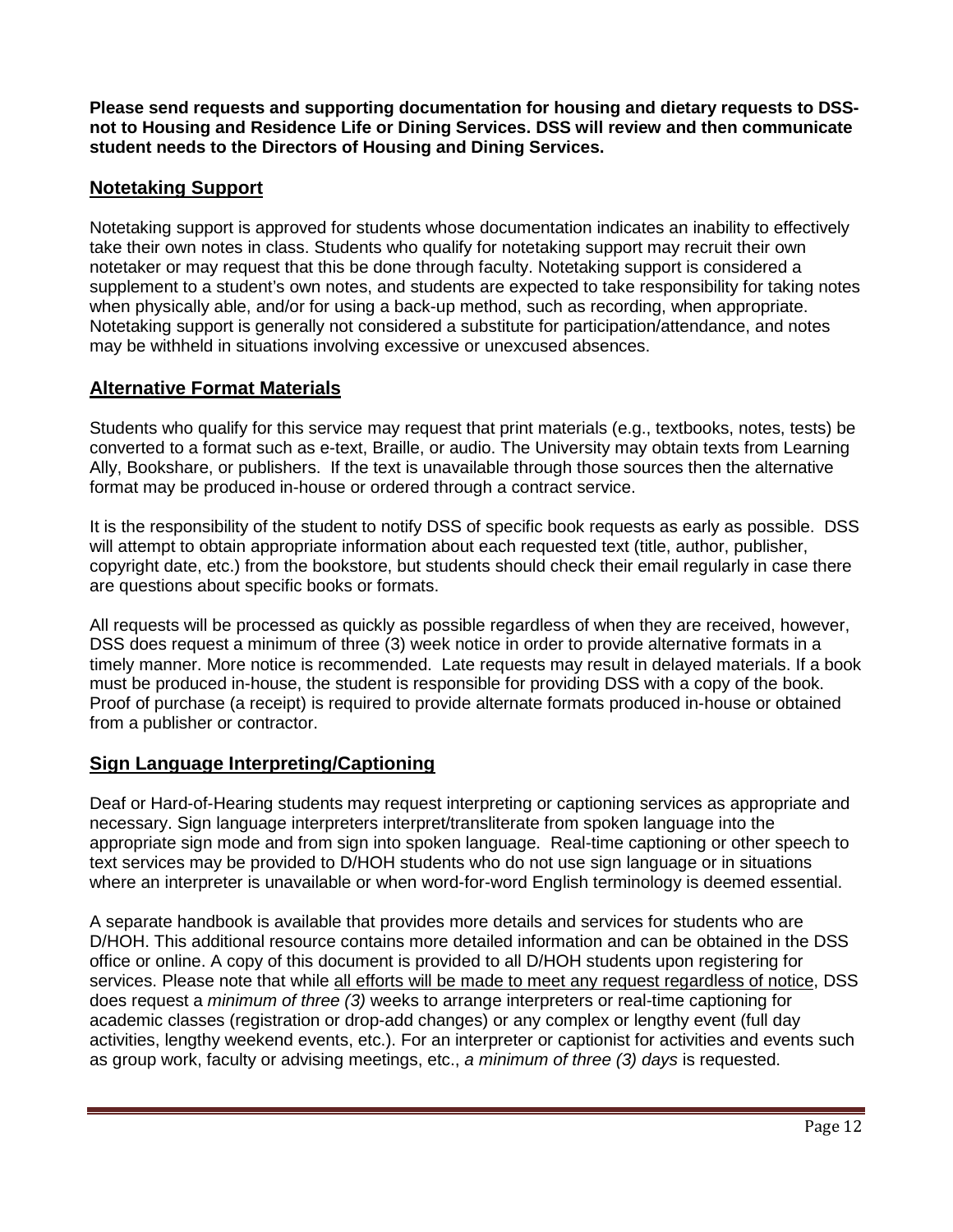## <span id="page-12-0"></span>**Closed Captioning Procedure**

The University relies on administrators, faculty, and staff to provide equal access to all programs and activities for individuals with disabilities. Effective access for individuals who are deaf or have a hearing loss often includes the use of captioned media. The use of captioned media also provides benefits to individuals with learning, attention, or cognitive limitations on auditory processing.

Students have a responsibility to communicate their captioning needs to their faculty and DSS with as much notice as possible. DSS will attempt to notify faculty in advance of the need for captioned media in the course, but as university policy allows any student to register through the first week of class, there may times when very limited notice is available. Faculty should proactively ensure that online and in-class media have closed captioning, particularly any video, narrated PowerPoint, etc., that will be used routinely for direct instruction.

To ensure requested materials are transcribed in a timely manner, it is preferred that materials are submitted one semester in advance, but a minimum of 4 weeks is requested. All requests are captioned in the order they are received, with priority given on an as-needed basis for immediate student needs.

Captioning requests are handled through the Malone Center for Excellence in Teaching. Questions can be addressed to Barbara Ann Lewis, Assistive Technology Specialist (blewis3@montevallo.edu or malonecenter@montevallo.edu).

## <span id="page-12-1"></span>**Reasonable Modification of Attendance or Tardy Policy**

Attendance is considered essential for long-term and consistent academic success. Requests for modification of attendance or tardy policies are reviewed on a case-by-case basis and must be wellsupported by the medical evidence. This is typically only approved in cases where a student has a chronic disability condition which could flare up on an unpredictable or intermittent basis, but not require a visit to the doctor, and therefore the student may not have a required medical excuse for the date of the absence. Examples include seizures, diabetic swings, migraines, severe GI distress of colitis or Crohn's Disease, or a flare-up of symptoms of panic disorder or major depression. Any of these situations would be familiar to the student and doctor and their appropriate treatment may be to take their prescribed medications, get additional sleep, etc. A medical visit might be unnecessary and costly.

There may be situations where no modification, or very limited modification, of the attendance policy will be possible. DSS will request a copy of the attendance and make-up policies from the syllabus and then follow up with a phone call or email to faculty to discuss. The determination of whether there can be additional flexibility will be an interactive process between DSS and the faculty. It is difficult to "make up" events such as interacting with guest speakers, science labs, group presentations, or performances, etc. There may be times when no "penalty" might be applied, yet due to the absence no participation points can be earned (Examples include policies that "drop" student a letter grade for exceeding a specified number vs. policies that simply provide 2 points for each class attended).

The syllabus will be assessed in regards to how they treat other "university approved" absences (such as class field trips, athletic participation, theater or music performances, etc.). Students should carefully examine attendance and tardy policies on each syllabus, and then discuss their specific needs with the DSS office. In the event that attendance modification is recommended, students have the obligation to contact faculty regarding each absence – before the absence if possible, or as soon as possible afterward. The type of contact can be specified by the faculty (phone message, email, etc.) The student is responsible for contacting faculty regarding any missed assignments, and must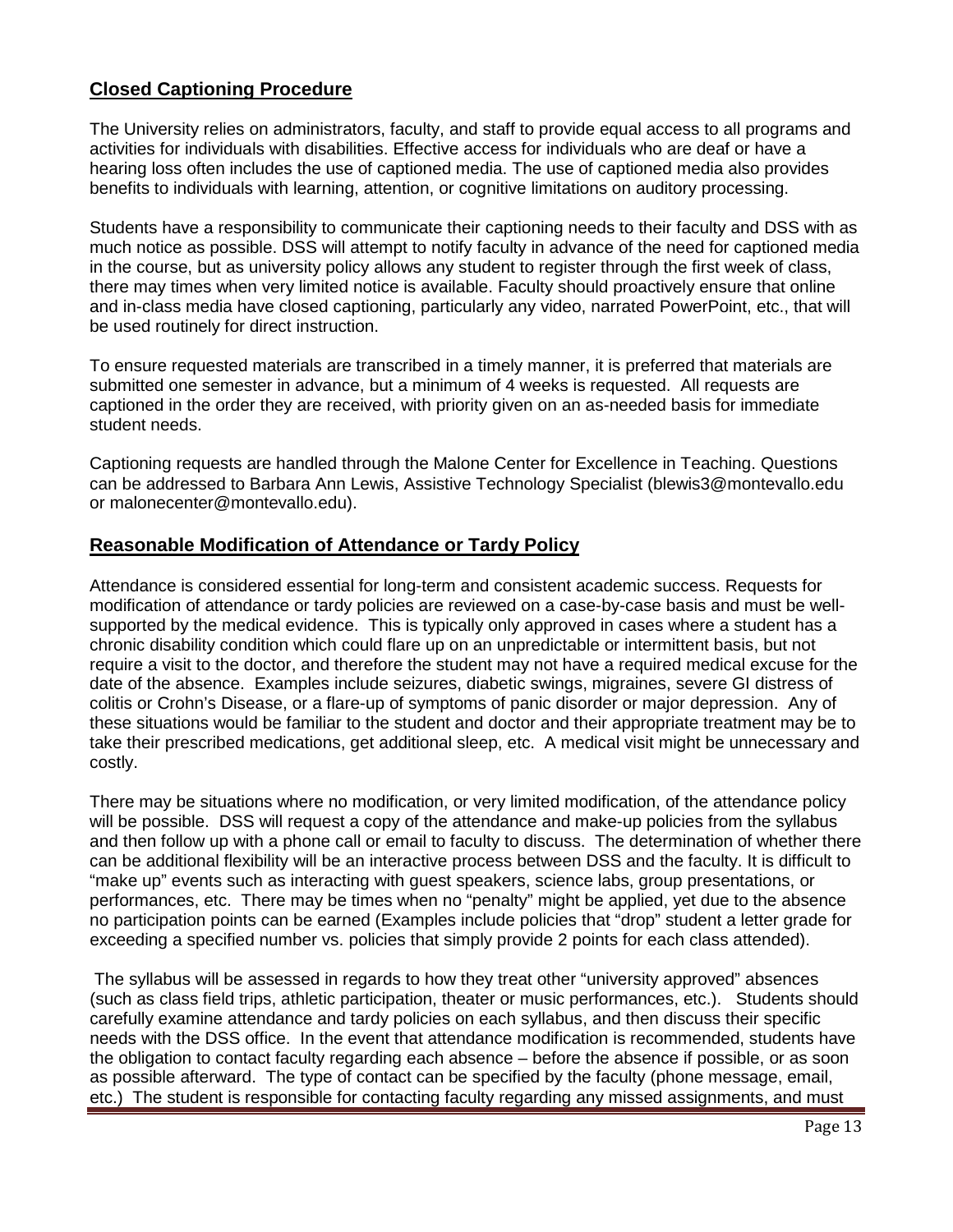turn in such work within agreed-upon deadlines. Faculty should contact DSS in the event that this modification appears to fundamentally alter the nature of the course or the requirement, or if the number of absences exceeds the stated modification.

Tardiness, or the need to occasionally leave class unexpectedly, may also be addressed in the modification statement for students dealing with a disability condition with unpredictable flare-ups such as Crohn's, migraines, or diabetes. The student might be slightly late, or need to leave in the midst of class, without having to provide a medical explanation in front of other students. Modification of tardy policy might also be applicable when a student is dealing with an unusual mobility issue (having to use a different wheelchair route due to construction, or an unusually heavy thunderstorm impacting a power wheelchair user.)

## <span id="page-13-0"></span>**Third Party Documentation (Graduate Testing, Certifications, Licensure)**

Some programs require or encourage students to take examinations for entry or completion of the degree, and other students will take exams for admission into graduate school, for licensure or certification after graduation from our programs.

Each agency will have their own processes and documentation guidelines, sometimes having detailed requirements as to the nature and age of documentation, and may require letters from the student and/or the DSS office. Some agencies have deadlines for test accommodation requests that may be earlier than the typical deadline. Commonly requested accommodations could include extended time, distraction-reduced environment, sign language interpreter, paper vs. online format, large print, scribe to fill in scantron forms, etc.

In order to effectively meet such needs, DSS requests notice of five (5) business days to prepare paperwork for the various academic and professional tests. Students should contact DSS well in advance of deadlines and research what documentation is needed. Efforts will be made to meet all requests, but late requests cannot be guaranteed.

## <span id="page-13-1"></span>**Personal Care Attendant Procedures**

Due to the nature or severity of their disability, some students may need assistance in areas such as getting to/from classes, toileting, feeding, dressing, or help with social cues. The University will consider requests to allow access for such personal care attendants (PCAs) as necessary, but it is not responsible for providing assistance with personal care needs. See PCA procedures in the Appendix.

## <span id="page-13-2"></span>**Service Animals and Emotional Support Animals**

See procedures for each in the Appendix.

# **Temporary Disabilities**

<span id="page-13-3"></span>Students who experience an illness or injury that may be considered temporarily disabling and request an accommodation (recognized as a modification of typical attendance policy or assignment deadlines, or assistance with tests, notes, etc.) should be referred to DSS. Federal law requires that the University use a case-by-case approach in determining the need for accommodation based on expected duration, severity, and impact on "major life activities". DSS staff will assess each situation and provide the student with accommodations when appropriate. DSS does not need to be involved in reviewing or collecting medical excuses for the typical short-term medical situations (flu, bronchitis,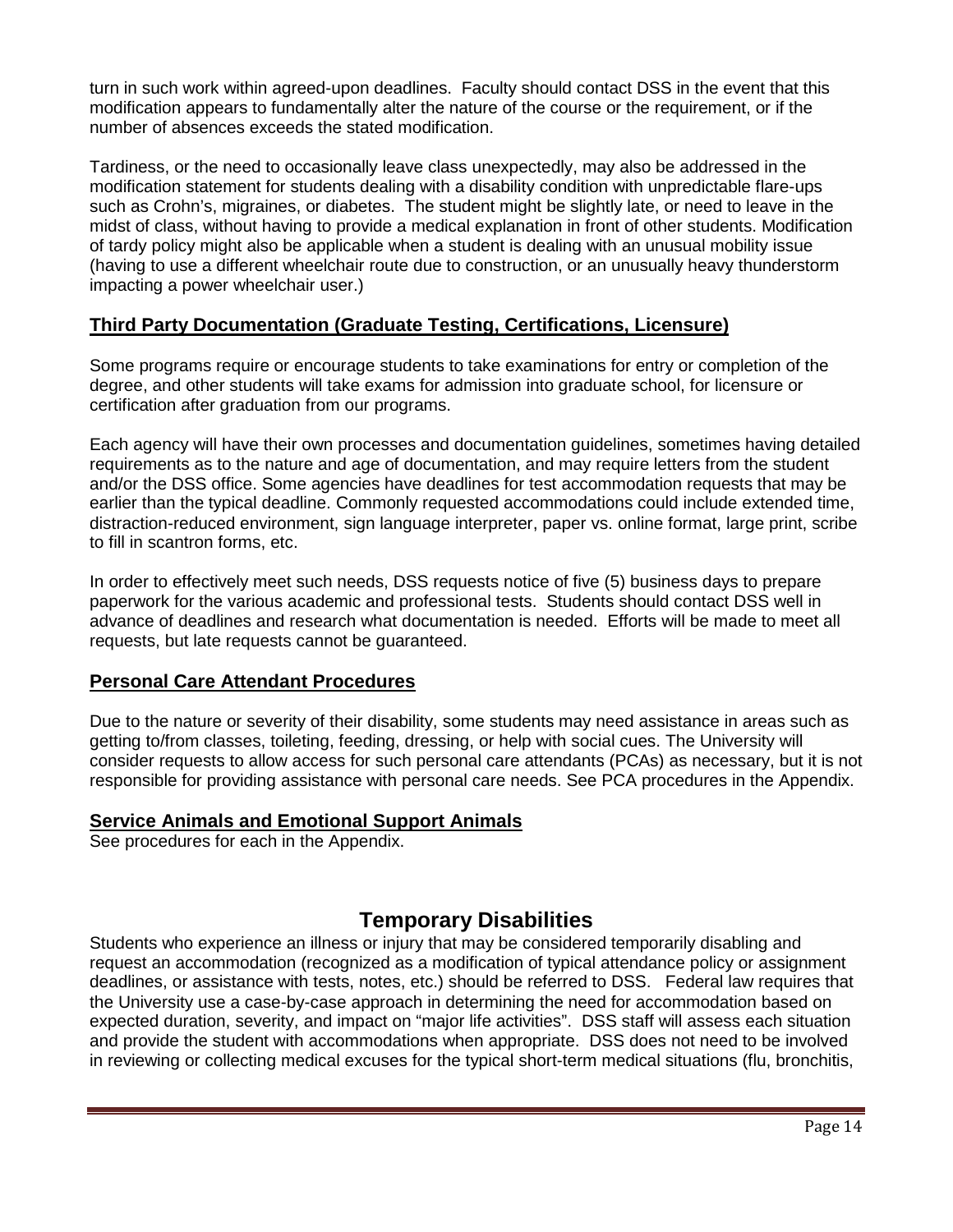etc.) but will be happy to advise if a situation becomes significant. DSS does not provide transportation but can coordinate accessible parking permits for short-term use.

## **Pregnancy**

<span id="page-14-0"></span>The University is dedicated to supporting the academic success of pregnant and parenting students. This includes prohibiting discrimination against pregnant and parenting students in all academic, educational, extracurricular, athletic, and other programs or activities.

Pregnant or parenting students needing assistance with appropriate Title IX accommodations can contact the Title IX Coordinator, Ms. Barbara Forrest, at 205-665-6055, Deputy Title IX Coordinator, Mr. Tony Miller, Jr., at 205-665-6020, or the Dean of Students, Dr. Tammi Dahle at 205-665-6020.

Expectant students who may need to miss class or other activities due to pregnancy related issues should discuss their situation with involved faculty and/or the staff members listed above so that alternative arrangements can be planned. Breastfeeding students may request access to the University's lactation room located in Ramsay Hall by contacting the Title IX Coordinator, Ms. Barbara Forrest at 205-665-6055.

*Although healthy pregnancies without complications are not considered a disability covered within the Americans with Disabilities Act (ADA), complications or other medical issues that may result from pregnancy may be. An expectant student needing temporary accommodations for a medical situation related to pregnancy, including preferential parking, may contact the Disability Support Services office at 205-665-6250 for assistance and documentation guidelines.*

## **Employment Disability Issues**

<span id="page-14-1"></span>Students should know that many employers, including the University of Montevallo, are covered under the provisions federal disability law. Covered employers may not discriminate on the basis of disability and work-related accommodation requests must be considered. Reasonable accommodation occurs when a modification in job requirements or structure can be made without causing the employer undue hardship and when doing so will allow the employee to perform the essential functions of the job. Student employee accommodation requests or concerns should be directed to the Manager of Student Employment (Human Resources, 205-665-6071, Will Lyman House).

- Accommodations must be offered for every phase of employment (e.g. pre-employment testing, on-the-job accommodations for task performance, training, consideration for promotions).
- Accommodations are based on the needs of the individual and the requirements of the job.
- The University is not responsible for accommodating disabilities of which it is unaware.
- The University may ask applicants/employees if any reasonable accommodation is needed to perform the essential functions of the job if the disability is obvious or if a disability is disclosed.
- <span id="page-14-2"></span>• An accommodation, if implemented, is intended to allow the employee to be better able to perform the tasks of the job in question, but does not guarantee success.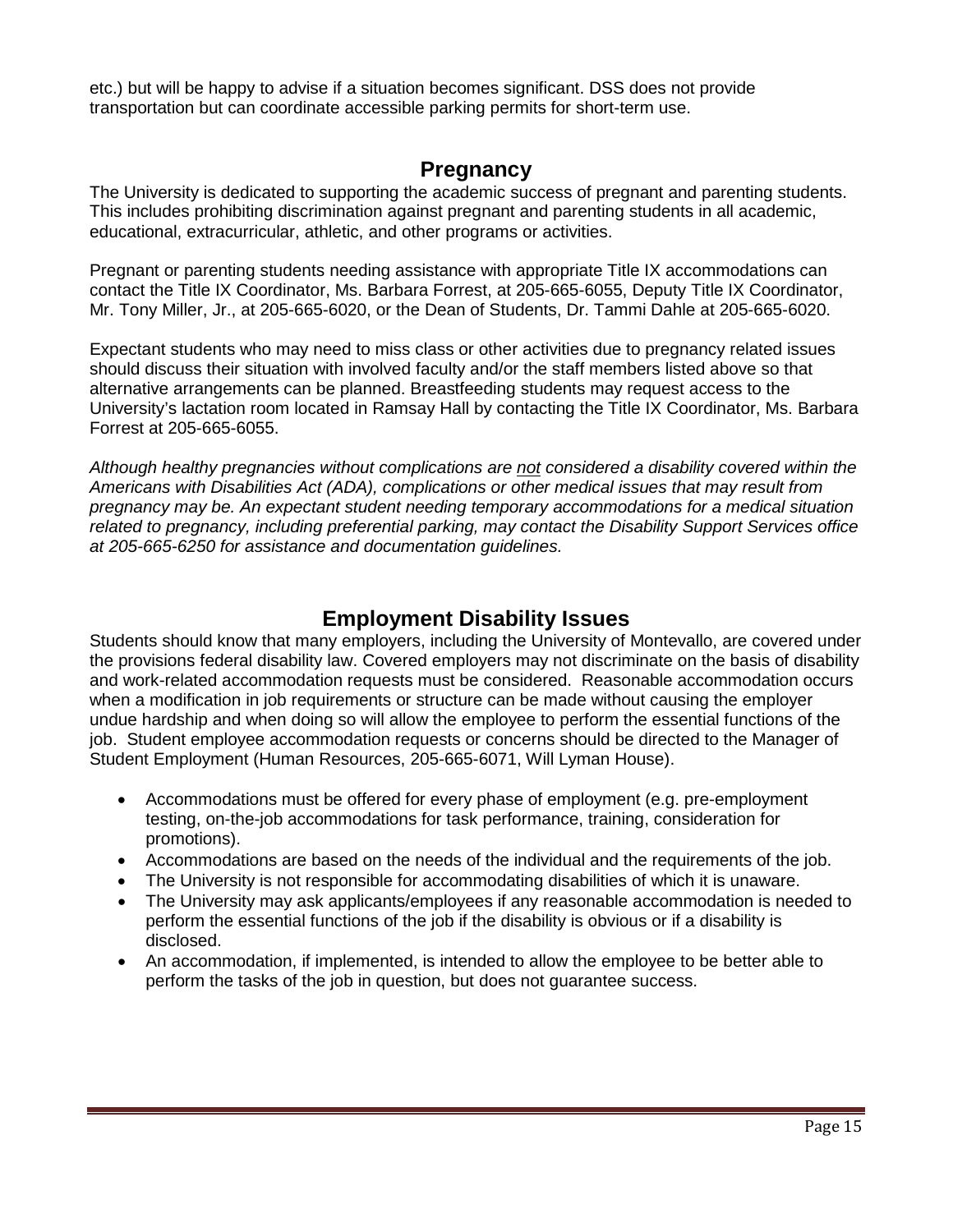## **Voter Registration**

The Alabama Secretary of State has stated that disability services offices in public institutions of higher education fall within the agency-based voter registration provisions of the National Voter Registration Act of 1993 (NVRA). The provision designates voter registration agencies as

"…all offices in the State that provide State-funded programs primarily engaged

in providing services to persons with disabilities."  $[42 \overline{C} S^2 + 12 \overline{C} S^2 + 12 \overline{C} S^2 + 12 \overline{C} S^2 + 12 \overline{C} S^2 + 12 \overline{C} S^2 + 12 \overline{C} S^2 + 12 \overline{C} S^2 + 12 \overline{C} S^2 + 12 \overline{C} S^2 + 12 \overline{C} S^2 + 12 \overline{C} S^2 + 12 \overline{C} S^$ 

Students (or Faculty/Staff) may obtain voter registration materials at both DSS (Main Hall) and the Office of Student Life (Farmer Hall).

## **Student Advocacy**

<span id="page-15-0"></span>DSS has created the current procedures with an emphasis on creating opportunities for students to learn the basics of self-advocacy. One of the goals of the University involves teaching students how to self-advocate. DSS is always available to students and faculty if issues arise which necessitate assistance.

DSS staff can and will intervene as needed to mediate when there are disability-related needs or accommodations that cannot be resolved by the student and faculty. Students may need assistance in articulating what they need, or students may not understand why a faculty member has raised a concern about alteration of essential elements of a course. The student or faculty member may not be familiar with disability law or the accommodation process. DSS always seeks to help the student and faculty work more effectively with each other.

In the event that the usual interactive process is not effective, students may follow the Student Disability Grievance Procedure, as found in the Appendix of this handbook. The procedures outline an alternative process should the complaint or concern be about the effectiveness of services provided by the staff of the DSS office. Students may also contact the Office of Civil Rights if they wish to pursue an external grievance under Section 504.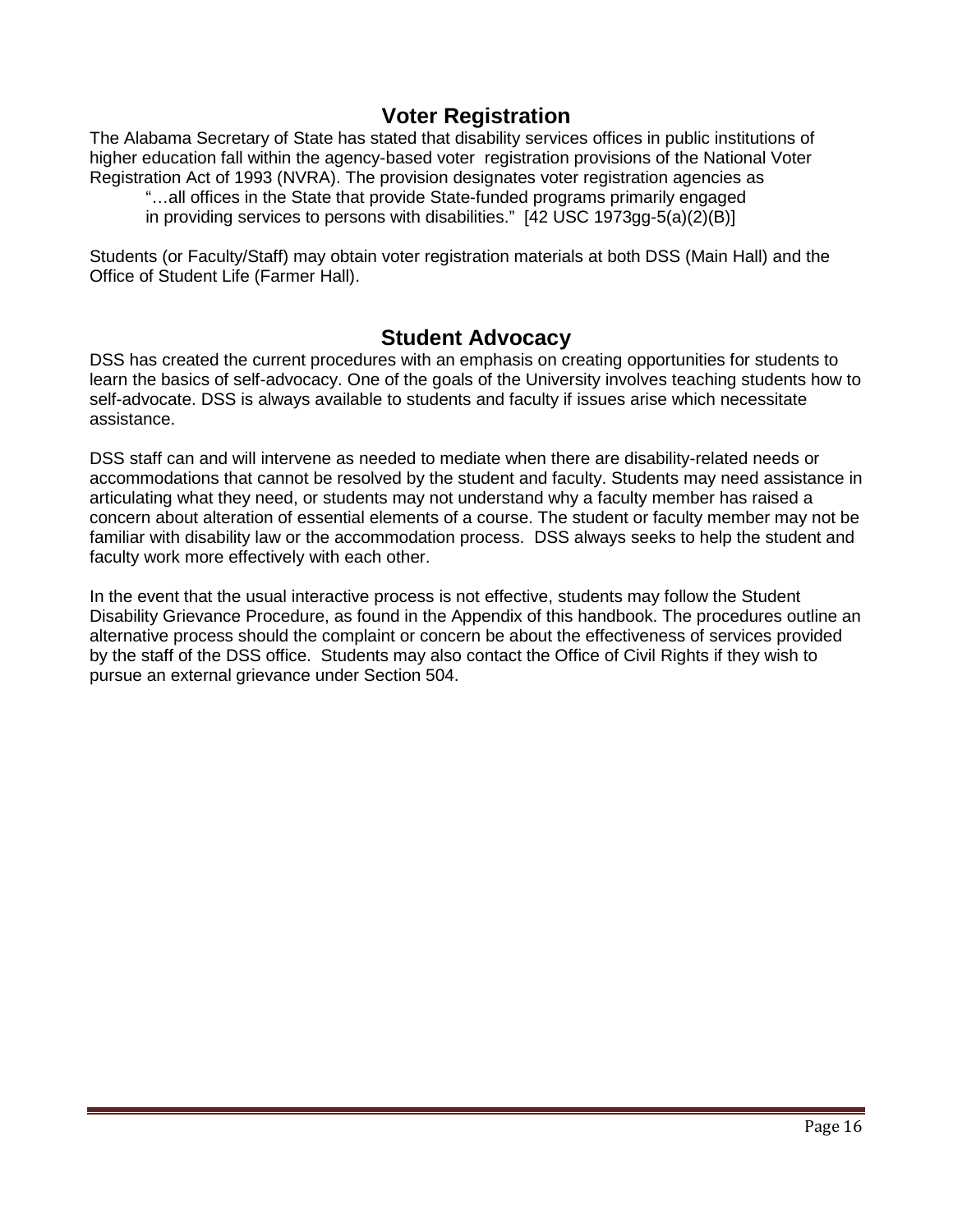# **APPENDIX**

## <span id="page-16-1"></span><span id="page-16-0"></span>**General Documentation Guidelines**

The University has developed reasonable documentation guidelines as allowed by Section 504/ADA/ADAA. It is hoped that guidelines will assist current and prospective students, and their medical or treatment professionals, in gathering information that will be used by DSS in the process of determining appropriate accommodations. The guidelines are designed to provide flexibility to the DSS office in reviewing each student's request on a case-by-case basis, while also ensuring consistent and effective services. Please contact DSS with any questions.

Please forward documentation or any questions to:

| <b>Disability Support Services</b> | $(205)$ 665-6250       |
|------------------------------------|------------------------|
| University of Montevallo           | $(205)$ 665-6255       |
| Station 6250                       | DSS@montevallo.edu     |
| Montevallo, AL 35115-6250          | www.montevallo.edu/dss |

Disclaimer regarding Documentation: Approval for accommodations at the University does not assure the sufficiency of the documentation for transfer to another institution, or for the standards of various professional/graduate school testing agencies. Documentation will be reviewed on a case-by-case basis. If the documentation provided is deemed insufficient, additional documentation may be requested. The University has no responsibility for the cost of obtaining such documentation. If documentation is acceptable, but the University wishes to obtain another opinion, the University reserves the right to request such at its expense. Final determination of appropriate and reasonable accommodations rests with the University.

Documentation will be held in a confidential manner. There are circumstances, allowable under FERPA, which might necessitate that some student disability information be shared with select University officials (if relevant in an emergency or if related to a student grievance). Court orders, subpoenas or complaints filed outside the University may also result in files provided to Administrators or University counsel. In any such cases, any University personnel involved will continue to maintain the student's confidentiality. Students must sign a written release for any records to be forwarded to any other institution or agency. Student files will be kept for a minimum of seven years past the last term of enrollment.

#### <span id="page-16-2"></span>**Documentation Guidelines for Learning Disabilities**

Documentation should come from an appropriate professional. The type and recency of documentation is reviewed on a case-by-case basis. Information is also gathered through the DSS Application and the intake interview with the student. DSS reserves the right to request updated documentation as appropriate, depending on the age of the student (currently and at the time of the evaluation/diagnosis), and/or the type of accommodations being requested.

To determine eligibility for services, the University requests the following information about the disability and how it impacts major life activities: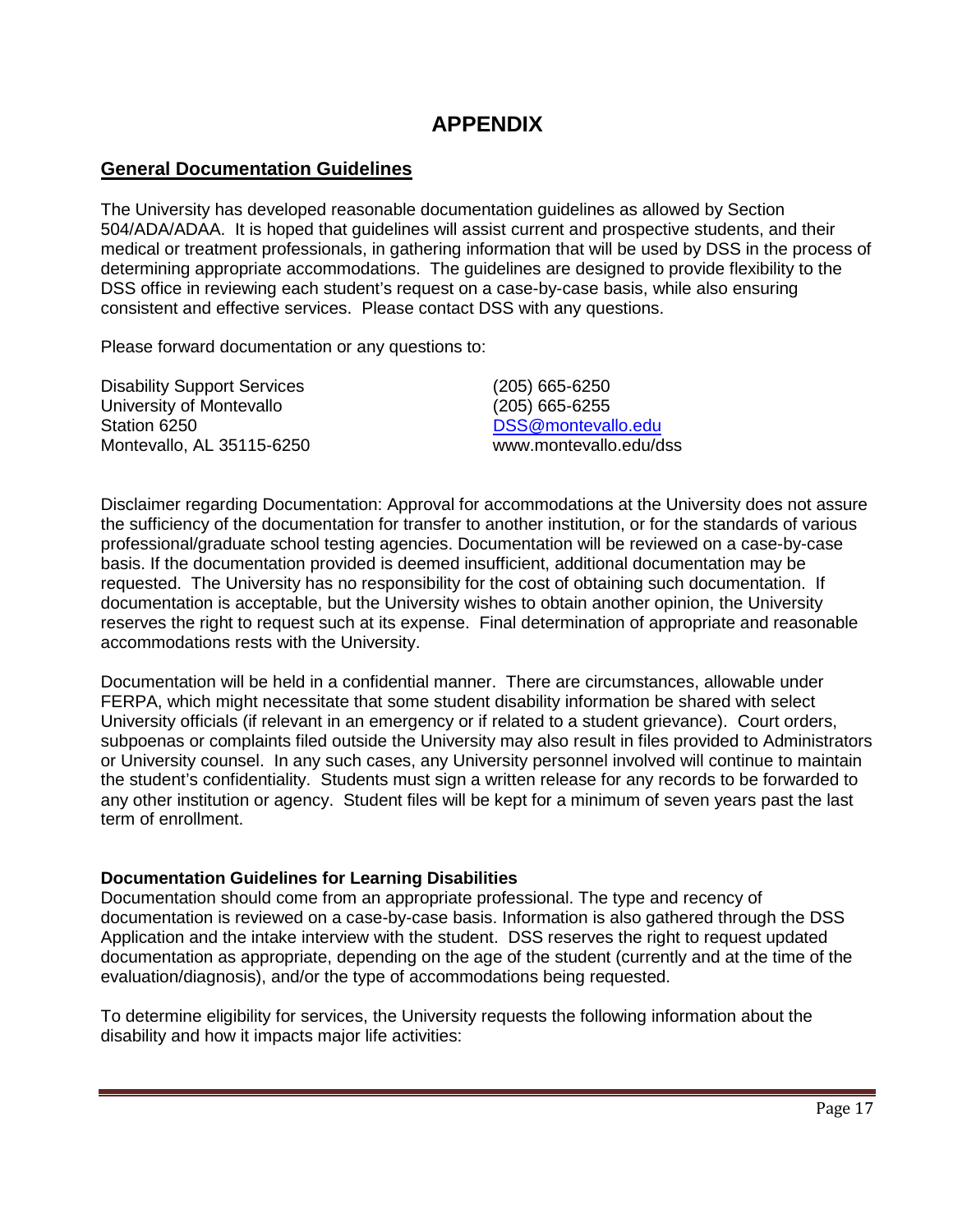- Description of the diagnosis and need for accommodation, which may include relevant medical, social, or educational impact. History of the use of educational accommodations is not required but is often helpful. Copies of high school IEPs or 504 Plans can also be useful.
- Description of the impact of this condition on major life activities such as learning, seeing, hearing, etc. This may be provided by thorough description of current impact (in the classroom, while taking tests, etc.). A generic statement such as "student has learning disabilities and needs appropriate accommodations" may not be sufficient. Students are encouraged to contact DSS to determine if updated evaluation information is needed. Note that testing data may be required to approve some academic accommodations (such as extended time beyond 1 ½ time or provision of alternate format materials such as e-text).
- Documentation typically involves tests in the area of intelligence/aptitude and academic achievement. DSS requests that reports contain applicable subtest scores, with standard scores and percentiles. Achievement testing may include assessment of reading comprehension, math, and/or written language. Formal inventories or classroom/testing observations and a summary of the achievement testing addressing significant strengths or weakness may be helpful in providing a complete picture of the accommodation needs.
- Recommendations for accommodations. Please provide rationale for any recommendations that may not relate directly to the testing or educational history described.

## <span id="page-17-0"></span>**Documentation Guidelines for Attention Deficit/Hyperactivity Disorder**

Documentation should come from an appropriate professional. The type and recency of documentation is reviewed on a case-by-case basis. Information is also gathered through the DSS Application and the intake interview with the student. DSS reserves the right to request updated documentation as appropriate, depending on the age of the student (currently and at the time of the evaluation/diagnosis), and/or the type of accommodations being requested.

To determine eligibility for services, the University requests the following information about the disability and how it impacts major life activities:

- Description of the diagnosis and need for accommodation, which may include relevant medical, social or educational impact. History of the use of educational accommodations is not required but is often helpful. Copies of high school IEPs or 504 Plans can also be useful.
- Description of the impact of this condition on major life activities such as learning, seeing, hearing, etc. This may be provided by thorough description of current impact (in the classroom, while taking tests, etc.). A generic statement such as "student exhibits 7 DSM criteria" may not be sufficient. Results of checklists/ratings scales, and/or psycho-educational (aptitude, achievement, processing) testing can also be useful. Note that testing data may be required to approve some academic accommodations (such as extended time beyond 1 ½ time or provision of alternate format materials such as e-text). Students are encouraged to contact DSS to determine if an updated evaluation may be needed.
- Current treatment/medication, including side effects, when relevant.
- Recommendations for reasonable accommodations. Please provide rationale for any recommendations that may not relate directly to symptoms or testing described.

## <span id="page-17-1"></span>**Documentation Guidelines for Medical, Mobility or Sensory Disabilities**

Documentation should come from an appropriate professional. The type and recency of documentation is reviewed on a case-by-case basis. Information is also gathered through the DSS Application and the intake interview with the student. DSS reserves the right to request updated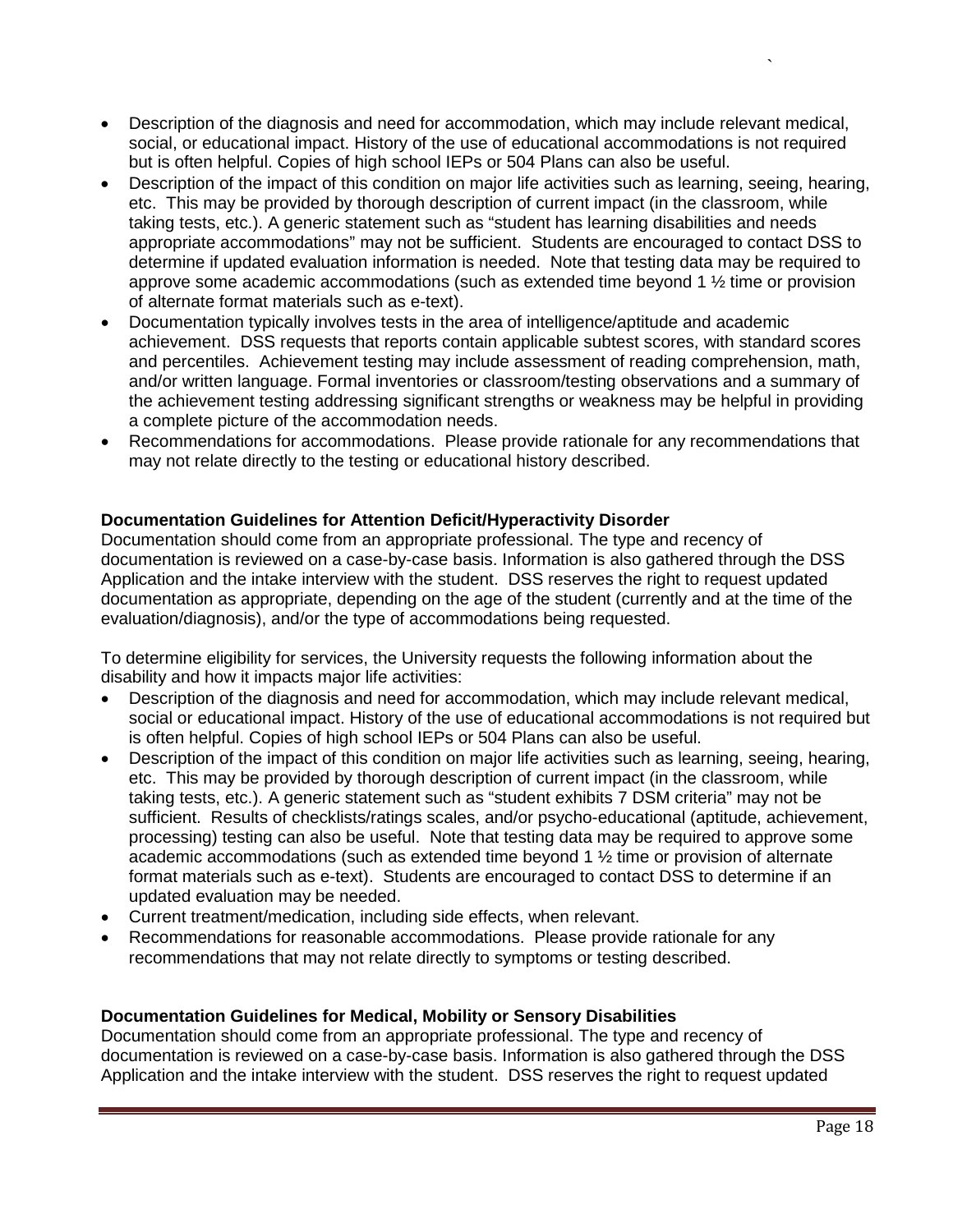documentation as appropriate, depending on the age of the documentation, the type of accommodations being requested, and/or the type of disability.

To determine eligibility for services, the University requests the following information about the disability and its impact:

- Description of the diagnosis and need for accommodation, which may include relevant medical, social, or educational impact.
- Description of the impact on major life activities affected by this disorder such as learning, seeing, hearing, sleeping, walking, etc.
- Current treatment/medication, including side effects, when relevant.
- Recommendations for reasonable accommodations. If accommodations may vary significantly based on episodic symptoms or be needed on a temporary basis, please describe.

#### <span id="page-18-0"></span>**Documentation Guidelines for Psychological Disabilities**

Documentation should come from an appropriate professional. The type and recency of documentation is reviewed on a case-by-case basis. Information is also gathered through the DSS Application and the intake interview with the student. DSS reserves the right to request updated documentation as appropriate, depending on the age of the documentation, the type of accommodations being requested, and/or severity of symptoms.

To determine eligibility for services, the University requests the following information about the disability and its impact:

- Description of the diagnosis and need for accommodation, which may include relevant medical, social,l or educational impact.
- Description of the impact on major life activities affected by this disorder such as learning, seeing, hearing, sleeping, walking, etc.
- Current treatment/medication, including side effects, when relevant.
- Recommendations for reasonable accommodations. If accommodations may vary significantly based on episodic symptoms or be needed on a temporary basis, please describe.

## <span id="page-18-1"></span>**Documentation Guidelines for Traumatic Brain Injury**

Documentation should come from an appropriate professional. The type and recency of documentation is reviewed on a case-by-case basis. Information is also gathered through the DSS Application and the intake interview with the student. DSS reserves the right to request updated documentation as appropriate, depending on the age of the student (currently and at the time of the accident/injury), the type of accommodations being requested, and the length of time since the accident/injury occurred.

To determine eligibility for services, the University requests the following information about the disability and its impact:

- Description of the diagnosis and need for accommodation, which may include relevant medical, social, or educational impact.
- Description of the impact of this condition on major life activities such as learning, seeing, hearing, sleeping, walking, etc. This will often be provided through a neuropsychological report or other psychoeducational testing that address cognitive processing concerns (reading rate, fluency, attention, memory, etc.), but documentation may also address physical, sensory, or emotional impacts resulting from the TBI.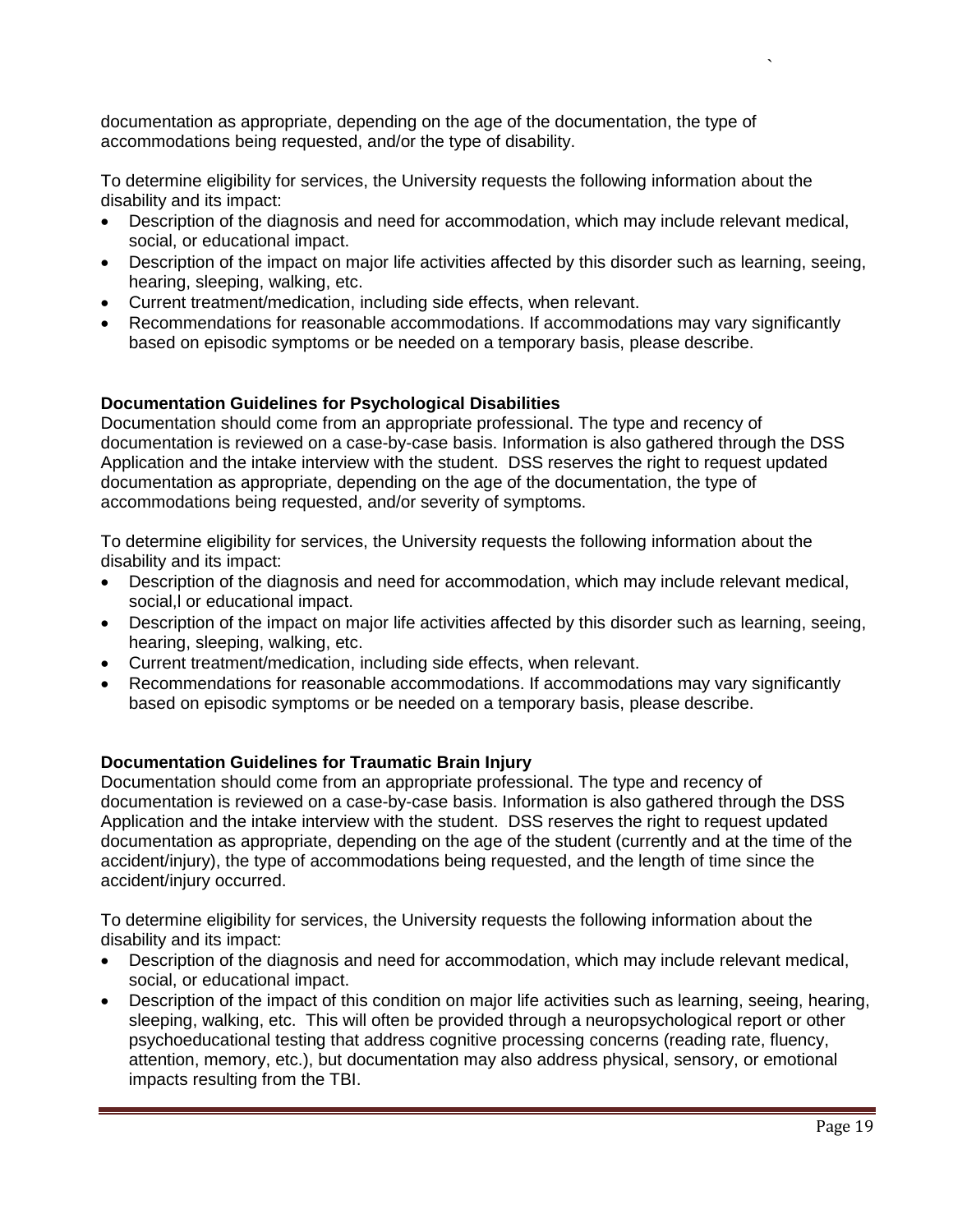- Current treatment/medication, including side effects, when relevant.
- Recommendations for reasonable accommodations. If accommodations may vary significantly or be needed on a temporary basis, please describe.

## <span id="page-19-0"></span>**Procedure for Academic Accommodation Requests**

- 1. Student provides appropriate documentation of disability, requests accommodation, meets with Disability Support Services (DSS) staff for an intake appointment, and, when appropriate, completes a Request for Accommodation Letters Form. DSS staff will review documentation and request, consult with faculty when necessary, and make recommendations.
- 2. If student agrees with DSS recommendations for accommodation, then accommodation letters will be prepared. (If student disagrees with DSS recommendations for accommodations, then the student may appeal the decision using the Student Disability Grievance Procedure.)
- 3. Student picks up accommodation letters from DSS office and then meets with each faculty member. The accommodations are discussed, and if agreed upon, the letters are signed. One copy is kept by the faculty and the other copy is returned to DSS. (Process may alternatively be handled via email and phone, especially for online courses.)
- 4. If the faculty and student cannot agree upon one or more accommodation(s) or has questions regarding implementation, DSS should be notified by the student. (Faculty are also encouraged to contact DSS.) DSS will engage in an interactive process with the student and faculty member, reviewing the accommodation recommendations and the impact on essential functions of the course.
- 5. If a resolution cannot be found, then the request is forwarded to Chair and/or Academic Dean for review. Chair/Dean will continue the interactive process with all parties and make a recommendation.
- 6. Student may appeal to the VPAA/Provost, who may review request, all supporting documentation, and meet with involved parties as necessary.
- 7. VPAA/Provost makes decision and notifies all parties in writing. The decision of the VPAA/Provost is final.

## <span id="page-19-1"></span>**Procedure for a Request for Disability-Related Modification or Substitution of Academic Requirements**

- 1. Student contacts Disability Support Services, and provides documentation of disability and makes a request for modification/substitution of an academic program requirement.
- 2. DSS Staff will confer with Department Chair and/or Dean to review the request, including a case-by-case review of the essential elements/technical standards of program and/or course.
	- A. If documentation supports the request, and DSS agrees that the request does not because a substantial alteration of the essential elements/technical standards, DSS Staff will forward the request, as well as the recommendations of the Chair/Dean, to the VPAA/Provost. (See 3.)
	- B. If documentation does not support the request or DSS and Faculty/Administrators believe there will be substantial alteration of essential elements/technical standards, request will be denied. The student may appeal this decision to the VPAA/Provost.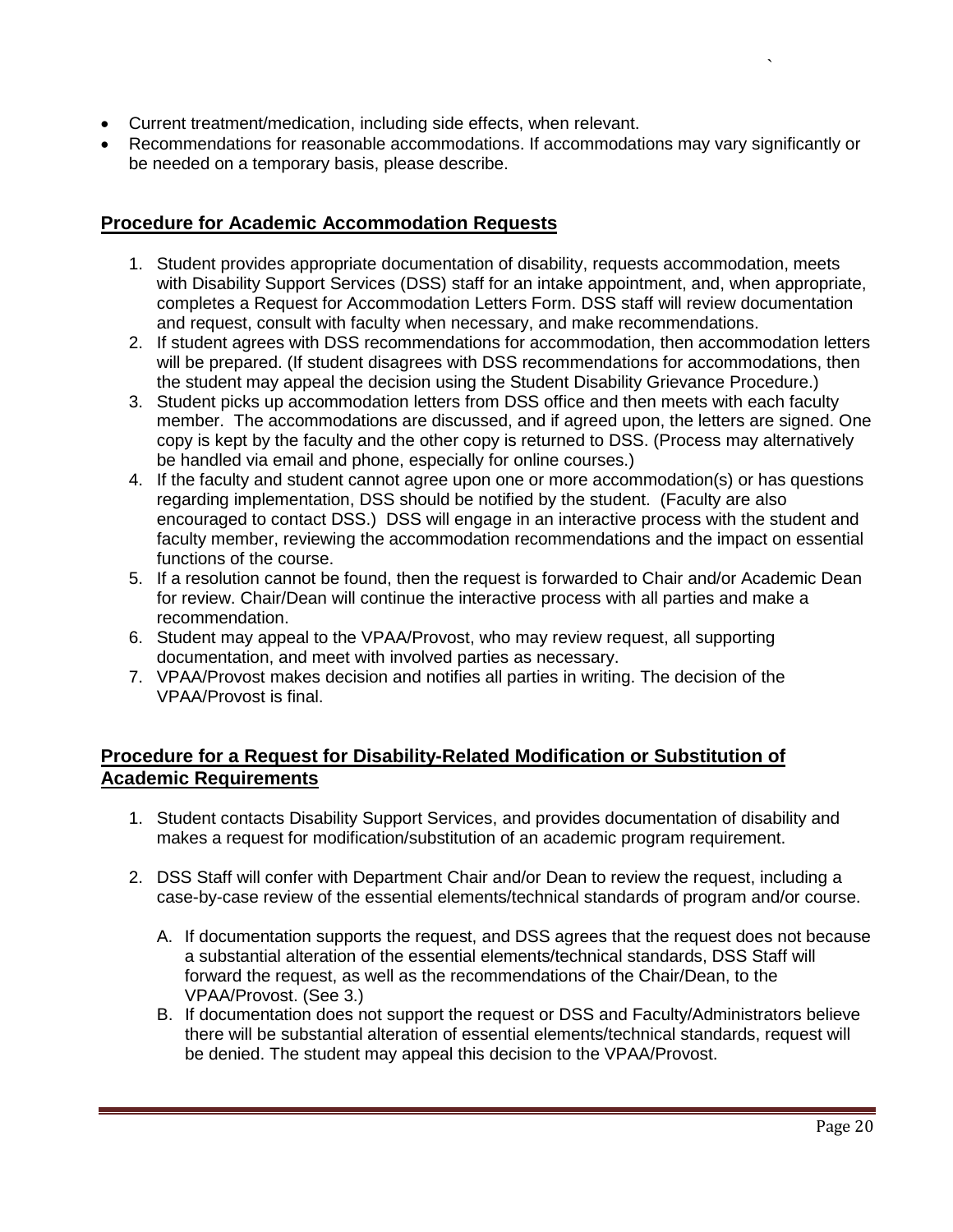3. VPAA/Provost reviews the request, recommendations, supporting documentation if needed, and may consult with DSS Staff, Faculty, and/or Administrators as necessary. Provost makes a decision and notifies all parties in writing. The decision of the VPAA/Provost is final.

`

## <span id="page-20-0"></span>**Service Animals**

The University of Montevallo recognizes that service animals can play an important role in facilitating the independence of some individuals with certain types of disabilities. Therefore, an appropriately trained animal, under the control of its owner ("handler"), may be allowed in campus facilities where animals/pets are not permitted.

#### <span id="page-20-1"></span>**Definition**

The 2008 Amendments to the Americans with Disabilities Act re-defined a service animal as: "…any dog that is individually trained to do work or perform tasks for the benefit of an individual with a disability, including a physical, sensory, psychiatric, intellectual, or other mental disability….. The work or tasks performed by a service animal must be directly related to the handler's disability. Examples of work or tasks include, but are not limited to, assisting individuals who are blind or have low vision with navigation and other tasks, alerting individuals who are deaf or hard of hearing to the presence of people or sounds, providing non-violent protection or rescue work, pulling a wheelchair, assisting an individual during a seizure, alerting individuals to the presence of allergens, retrieving items such as medicine or the telephone, providing physical support and assistance with balance and stability to individuals with mobility disabilities, and helping persons with psychiatric and neurological disabilities by preventing or interrupting impulsive or destructive behaviors".

Key changes include the following:

- The law clarified that animals other than dogs, such as cats, ferrets, monkeys, etc., are not recognized as service animals. (Miniature horses are defined as appropriate for some settings, but would not generally be appropriate on campus based on the needs of the animal.)
- Service animals are required to be leashed or harnessed except when performing work or tasks where such tethering would interfere with the dog's ability to perform.

Existing policies that were clarified or formalized include the following:

- Dogs whose sole function is "the provision of emotional support, well-being, comfort, or companionship" are not considered service dogs under the ADA.
- "The crime deterrent effects of an animal's presence" do not qualify that animal as a service animal and "an animal individually trained to provide aggressive protection, such as an attack dog, is not appropriately considered a service animal."

A dog that meets the ADA definition is permitted to accompany the individual with a disability to class meetings, administrative offices, programs, field trips, or in residence halls. Handlers who plan to use a service dog in UM facilities are strongly encouraged to contact DSS, who can assist in providing any other needed accommodations (alt formats, classroom accommodations, etc.) and can make recommendations on how to handle any inquiries regarding the dog.

UM officials may appropriately ask the handler to answer: a) whether the service dog is required because of a disability, and b) what work or tasks the dog is trained to perform. It is helpful for DSS to know the type of service dog, a description of the service dog (e.g. weight, breed, etc.) and the dog's name. The University does require up-to-date vaccination records for service dogs that will be living in University Housing as a public health/safety issue.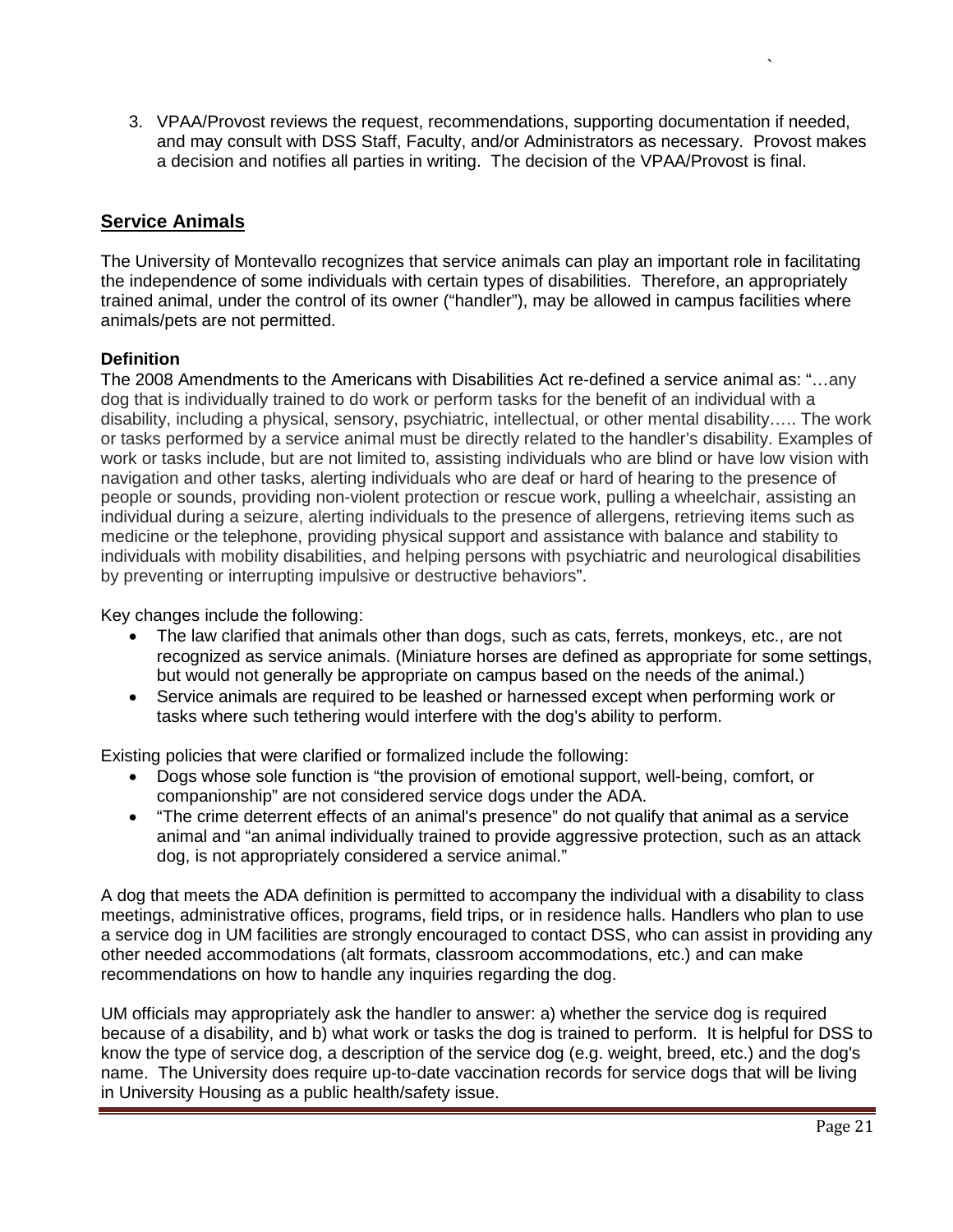## <span id="page-21-0"></span>**Requirements for Service Animals**

Infraction of any of the following behaviors or policies may result in the temporary or permanent exclusion of the service dog from campus property.

- Compliance with City and State Ordinances/Laws: All individuals must abide by current city ordinances/laws pertaining to licensing and vaccination requirements for service dogs. It is the responsibility of the owner/handler of the animal to know about these ordinances and/or laws.
- Health and Immunization: Dogs to be housed in UM residence halls must have an annual clean bill of health from a licensed veterinarian. Current rabies vaccination tags (as appropriate) must be attached to a collar or harness worn by the service dog, or provided to administrators upon request.
- Limited Documentation: Under the ADA, an individual with a disability with a qualified service dog does not have to show disability documentation nor training certification for the service animal. UM officials may, however, appropriately ask the individual a) whether the service animal is required because of the person's disability, and b) what work or tasks the animal is trained to perform.
- Control: A service dog must be under the full control of its handler at all times, typically on a harness or leash. If the handler is unable (because of the disability) to use a harness or leash, or if the use of a harness or leash would interfere with the service dog's safe, effective performance of work or tasks, then the dog must be otherwise under the handler's control (e.g., voice commands, signals, or other effective means).
- Care: The care and supervision of the service dog is the responsibility of the handler. Service dogs should not be left alone for extended periods of time, but should be crated or leashed if left in a residence hall room while the student is away from the room for more than a few minutes. A service dog may not be left unattended in a residence hall overnight, or during any university closing. Students will be fully responsible for the cost of any intervention on the part of the university should a dog be found unattended or neglected.
- Disruptive or Out-of-Control Behavior: This can include aggressive behavior, urinating or defecating in housing or other campus buildings, excessive barking, biting, or otherwise disturbing the living or learning environment.
- Hygiene and Cleanliness**:** Regular grooming should be utilized as appropriate to keep animal odor to a minimum. If a service dog's odor is strong and disruptive to other individuals, the handler will be directed to bathe the animal prior to returning to that facility (classroom, dining hall, offices, etc.). Adequate flea prevention and control must be maintained. Repeated occurrences may result in the service dog being temporarily barred from the facility until steps are taken to comply with the rules regarding cleanliness.
- Cleanup Rule. Service dog handlers must clean up after the animal, unless they are unable to do so because of a disability. If a disability prevents the handler from cleaning up after the dog, this information must be provided to DSS and/or Housing offices, as appropriate. The student handler may then be required to hire someone to provide this clean-up service. The university will notify handler of convenient locations of containers for disposal of animal waste.

#### <span id="page-21-1"></span>**Service Animals in Training**

Alabama state law provide rights of access for individuals who are training service animals and Montevallo recognizes the value of training such animals. As Alabama state law does not clarify further its use of the term "in training," the University has established guidelines, based on accepted practices suggested by Assistance Dogs International (ADI).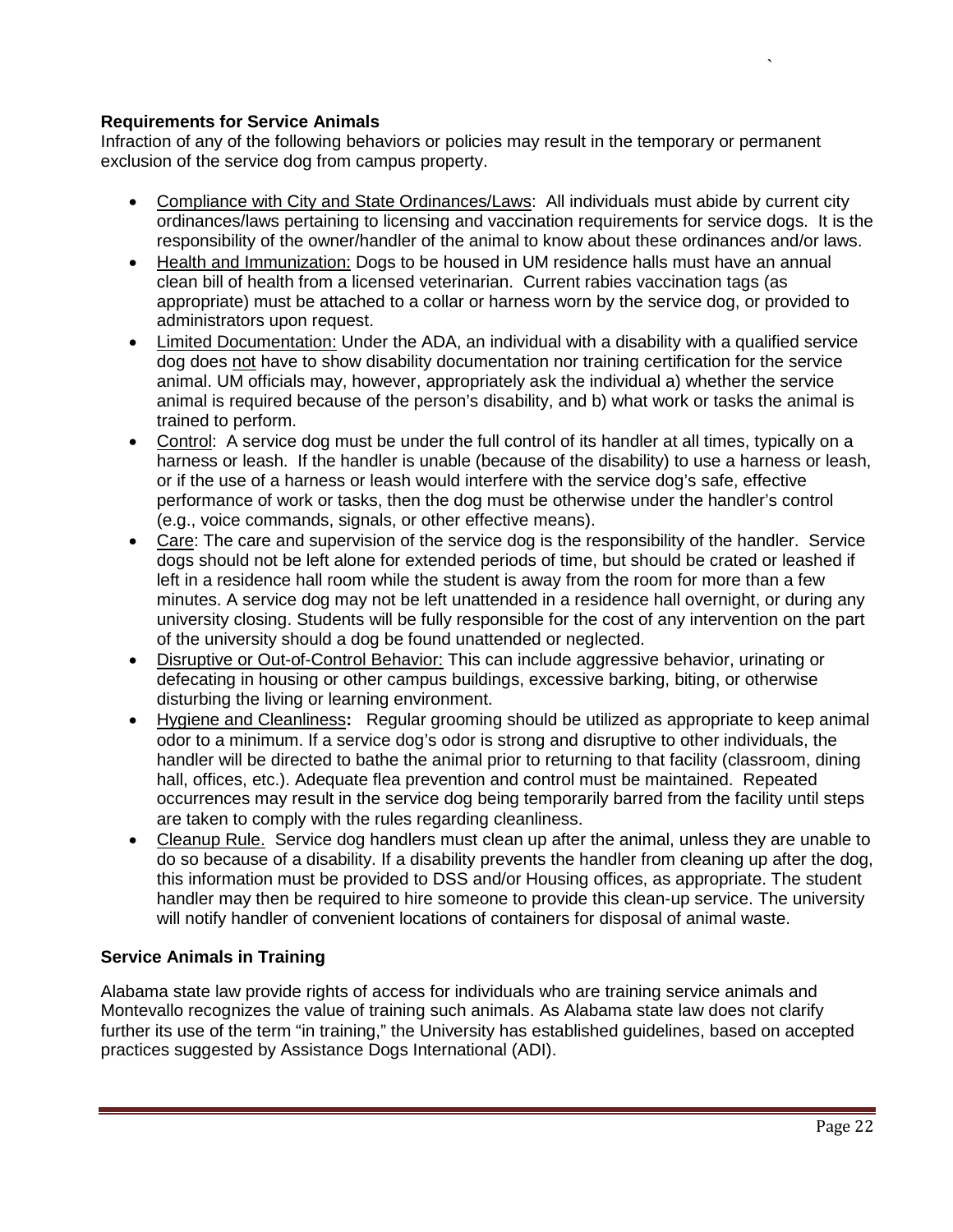For the purposes of these guidelines, a Service Animal in Training is defined as any dog that is undergoing a training program to do work or perform tasks for the benefit of an individual with a disability, including a physical, sensory, psychiatric, intellectual, or other mental disability. The work or task a Service Animal in Training is being trained to accomplish must be directly related to a person's disability.

Only adult dogs (generally 15-18 months) are considered service dogs in training. Puppies being raised or dogs receiving socialization training (obedience training, being house broken, getting acclimated to public places and every day activities as pets) are not considered Service Animals in Training and are covered by policies or guidelines governing pets.

#### <span id="page-22-0"></span>**Emergency Response**

In the event of an emergency, response teams should be trained to recognize service dogs, and it should be noted that service dogs and their handlers are considered a team. Every effort should be made to keep the handler and their animal together. Just as with humans, dogs can become disoriented from smoke, fire alarms, sirens, etc., and act outside their usual manner. In such instances, the dog may bark, appear nervous or act in a protective manner regarding its handler. The animal should be viewed as acting in the appropriate manner given an emergency and should not be considered harmful. While all reasonable efforts should be made to keep the handler with the service dog, the emergency responders' first responsibilities will be to students/employees, which could necessitate leaving the animal behind in certain evacuation circumstances.

#### <span id="page-22-1"></span>**Conflicting Disability Needs**

Some individuals have severe allergies or extreme phobias to dogs that could rise to the level of disability. Should students, faculty or staff experience such concerns, they should contact DSS and/or Human Resources to disclose their needs and provide documentation. DSS and/or HR will attempt to document and accommodate the disability needs of all involved parties and explore solutions as quickly as possible.

Any student dissatisfied with a decision or action concerning a service animal may appeal by contacting the Dean of Students.

## <span id="page-22-2"></span>**Emotional Support Animals**

*(Please read before obtaining documentation or making an ESA Housing request under the Fair Housing Act. Inquiries to allow an ESA in non-housing University buildings fall under a different law and should be directed to DSS.)*

#### <span id="page-22-3"></span>**Required Paperwork**

The forms listed below should be completed and returned to Disability Support Services (DSS) by the priority deadline for each semester to be considered for a request to have an Emotional Support Animal (ESA) in the residence halls as an accommodation under the Fair Housing Act.

- 1) DSS Application for Services
- 2) Disability-related Housing and Dietary Request Form
- 3) ESA Medical Verification Form (to be completed by student's current mental health treatment professional)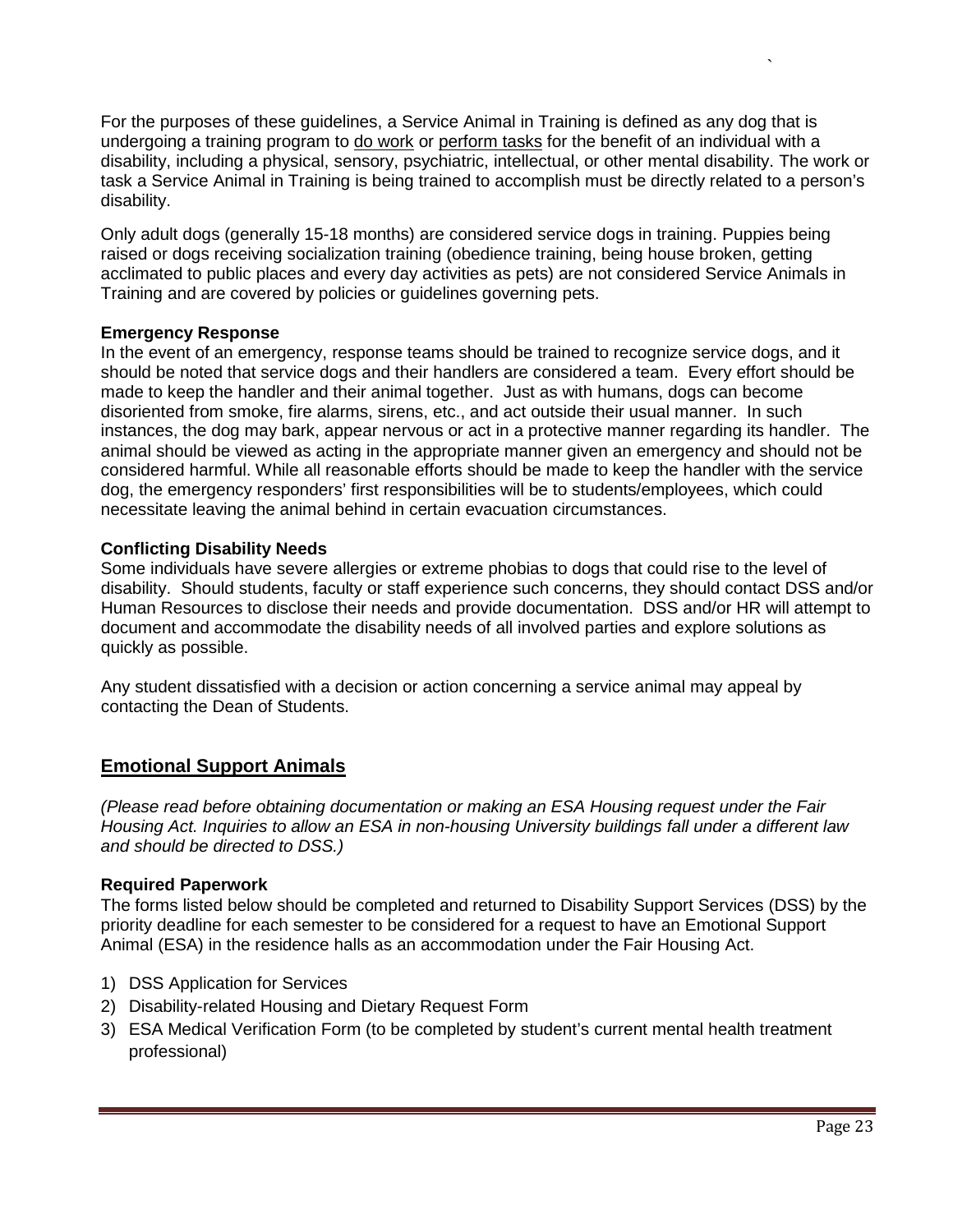#### <span id="page-23-0"></span>**Request Deadlines**

|         | Summer    |
|---------|-----------|
| March 1 |           |
|         | October 1 |

This University approval process applies to on-campus University Housing only; DSS does not provide documentation or approval for an ESA for commercial or any non-university housing situation. ESA approval for use in a residence hall follows a consistent case-by-case approach. **Students are subject to the usual housing policies and consequences if they bring animals outside of this approval.** As part of the approval process for an ESA there will be further paperwork that will be required, including a current statement of good health/appropriate vaccinations, an ESA Agreement, copy of the student ID, photo of the animal, and a Roommate Agreement where applicable. The additional agreements will be provided to the student upon approval.

Documentation of the mental health diagnosis and the associated need for an ESA should come from a mental health provider who knows and understands the difficulties and can explain how the presence of the animal may help to alleviate symptomology. Montevallo, along with many other universities across the country, is concerned about the growing number of questionable website services that offer to "certify" an ESA or to create "ESA letters" for a set price, often based on nothing more than answers to an online survey and/or phone call. *There is no formal, recognized certification of ESAs, and no recognized state or national "registry" of ESAs.* ESA certificates, ID badges, vests, online registries, etc., are not necessary nor considered in the approval process of an ESA. *Please reconsider before spending money on the purchase of such letters*, as they will rarely provide the information necessary to support your request for accommodation, and are not viewed by the institution as a reliable source of information.

#### <span id="page-23-1"></span>**Basic ESA Guidelines and Expectations** (The list below may not be all-inclusive):

- 1. ESA verification (form completed by the current licensed mental health professional) is required to be updated annually, as mental health disorders are, by definition, variable conditions. Treatment professional should be licensed in Alabama or in the student's home state and should have a treatment relationship with the student.
- 2. Letters purchased from online doctors/companies (many of whom also sell letters for airline travel, apartment landlords, vests, ID badges, leashes and other specialty ESA merchandise) who have not personally evaluated/treated a student are very likely to be considered unacceptable documentation. All requests will be reviewed on a case-by-case basis. If documentation is not sufficient, the university reserves the right to deny the request or to ask the student to submit additional information.
- 3. It is a class C misdemeanor under AL state law to misrepresent an animal as an assistance or service animal or to create or provide to others a document that misrepresents or falsely states that an animal is such for use in housing. Subsequent offenses are classified as class B misdemeanors.
- 4. A student may be found eligible for an ESA but the University still has the right to deny a specific ESA as requested. The University has a responsibility to consider the impact on an overall living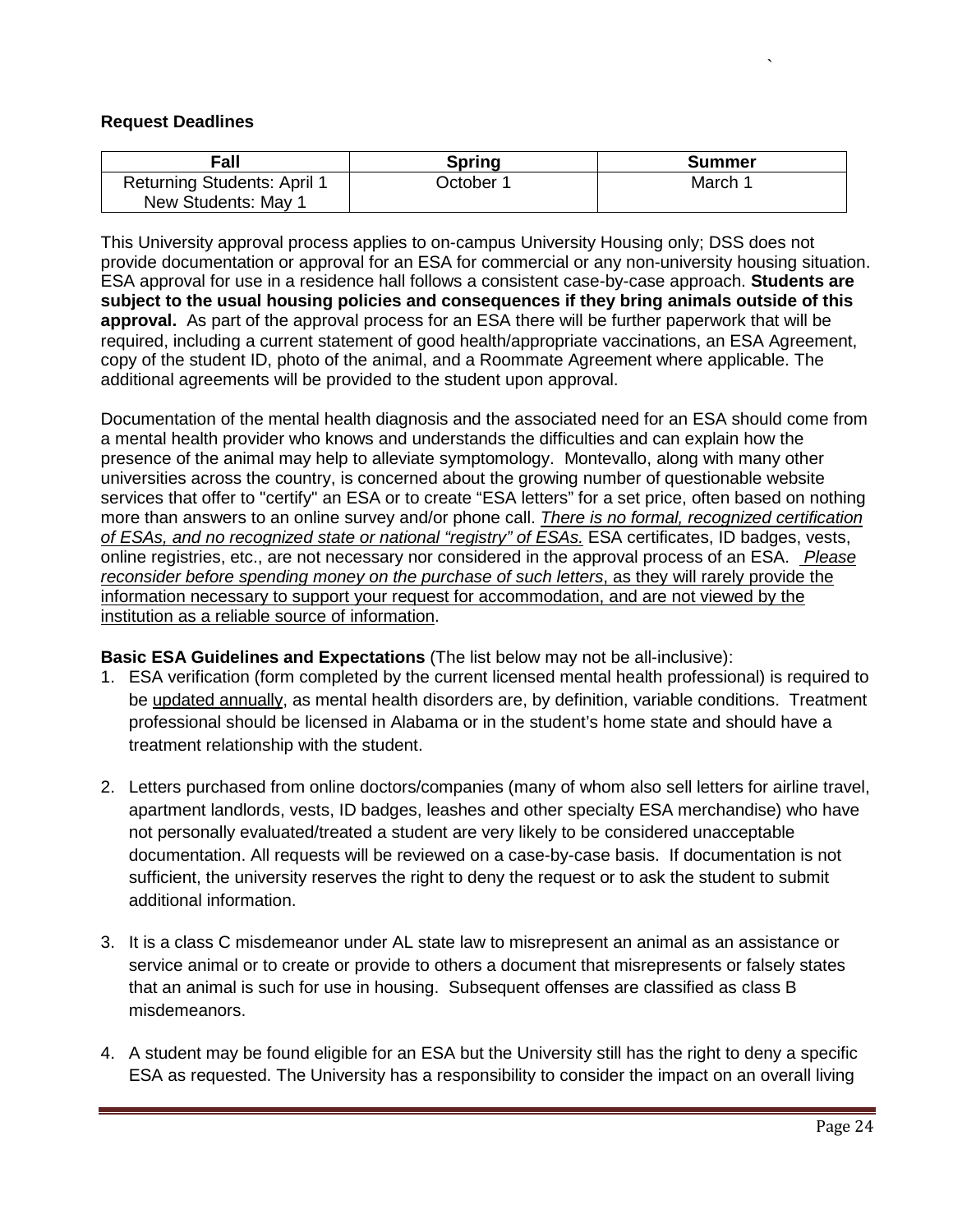space, including roommates, hall mates, etc. Certain animals may be deemed unsuitable for a communal living environment, for example, farm animals, animals that are venomous or poisonous, exotic, non-domestic, or those that are clearly too large or inappropriate for a residence hall. Animals at risk of zoonotic diseases will not be permitted without specific medical clearance. A different animal may need to be chosen as the ESA.

- 5. Generally, no approvals will be granted for multiple ESAs. If the selected animal is bonded with another animal (or for whatever reason needs to live in pairs), then a different animal should be considered when the request is made.
- 6. ESAs are restricted to the student's immediate living space. They are not allowed in other students' rooms, Greek chapter rooms, or in other common areas of the residence hall. ESA approved for housing cannot be taken to class or other campus buildings. If a request is made that the animal be allowed in other environments, then additional documentation and discussion will be necessary, as that type of accommodation falls under a different federal law.
- 7. All ESAs must be contained (*leashed, caged, or crated*) at all times if the student is not in the room. This is an important consideration if the ESA is not used to being crated or contained and it could create significant stress for the animal, possibly resulting in excessive barking or behavioral problems. ESAs must be carried or leashed while being taken to and from the resident's room. The city of Montevallo does have a local leash law.
- 8. ESAs may not be left in the care of other on-campus residents. Animals should never be left unattended in a residence hall for extended periods (may vary based on type of animal), and may not be left alone overnight, on weekends, or during any university closing. It is a violation of Housing policy for students to give their key to other students, including to feed or care for the animal. Students will be fully responsible for the cost of any intervention on the part of the university should an animal be found unattended or neglected.
- 9. Emergency contact information must be provided to DSS/Housing in the event that the student owner of an ESA is hospitalized or has another unforeseen emergency and cannot care for the animal. These must be individuals who agree to remove the ESA from campus for temporary care. If the identified individuals decline or fail to remove the ESA, the University may relocate the ESA to a local boarding facility at the student's expense.
- 10. Appropriate vaccination and animal health records (which may vary depending on type of animal) must be submitted to DSS before the ESA can be brought to campus.
- 11. Students bringing ESAs to campus are fully responsible for the animal's behavior, and for any damage done. Student is responsible for emptying litter boxes and/or cleaning up outside animal waste and depositing it (bagged) in outside garbage bins. Animal waste may not be left in or near University buildings or on sidewalks or grass lawns. If the ESA is disruptive to the living environment for others (e.g., barking, growling, or other loud noises, or significant odor from the animal, litter boxes, or cages), or if there is damage done to University facilities, the ESA will need to be removed from the premises within 24 hours of notice being given. The student will be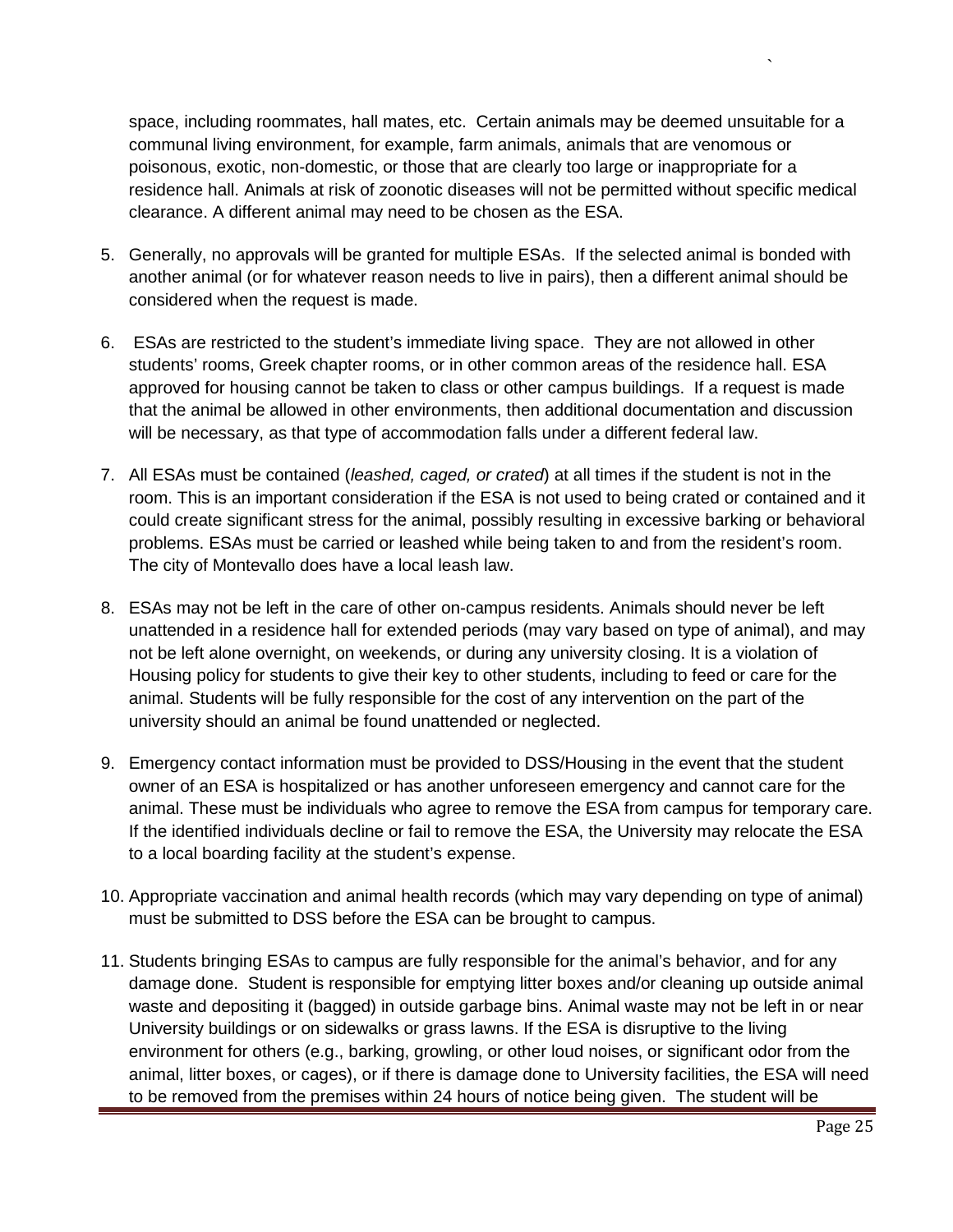responsible for paying for property damage. Students are fully responsible should the ESA bite, scratch, or injure another student or staff member.

- 12. Housing and DSS must be notified if approved animal is no longer in residence on campus. Students may not replace or substitute a new animal (even if same breed) for the originally approved animal without a request to DSS, as each request is individually assessed (vet records would need to be obtained, etc.)
- 13. Students may be told to remove the ESA from University Housing for any of the following reasons (A warning may or may not be given based on the circumstances):
	- Disruptive or out-of- control (aggressive behavior, excessive barking, or otherwise disruptive behavior in the residence hall).
	- Not house-broken or causing damage to any university property.
	- Determined to be very ill, neglected, in need of immediate medical care, or to have a substantial lack of cleanliness or odor.
	- Determined to be a direct threat to health and safety of others

Any student dissatisfied with a decision or action concerning an ESA may appeal by contacting the Dean of Students.

## <span id="page-25-0"></span>**Personal Care Attendant**

The University of Montevallo makes every reasonable effort to accommodate individuals with disabilities as addressed by the Americans with Disabilities Act, the ADA Amendments Act, and Section 504 of the Rehabilitation Act of 1973. However, the University is not responsible for providing services to meet personal needs (Including transportation to/from classes, toileting, feeding, dressing needs, or help with social cues). Personal Care Attendants (PCAs) may be necessary to address those personal needs of a student so that he/she can fully participate in the University's activities and programs. In order for the student who requires PCA services to have the same independent experience as all other college students, it may be in the student's best interest to hire a PCA who is not a family member or close friend.

An otherwise qualified student who requires personal attendant services must make arrangements to provide for his/her own care service. The University does not assume coordination or financial responsibilities for PCA services. Note that all enrolled students living on campus are responsible for paying their own housing costs. Although it is strongly discouraged, if a student requiring PCA services choses to hire another enrolled student as their personal attendant, that employment relationship does not impact either student's financial responsibilities related to Housing or required meal plans, and the Student Code of Conduct and all other University policies apply to both as individual students.

PCAs who are allowed to stay overnight in University Housing are expected to abide by the Housing & Residence Life Policies and Procedures those students follow. A PCA who violates these policies and procedures may be asked to leave campus. If the PCA fails to abide by the procedures below, Disability Support Services (DSS) may make a determination that he/she will not be allowed to accompany the student elsewhere on campus, such as in classrooms and other university buildings.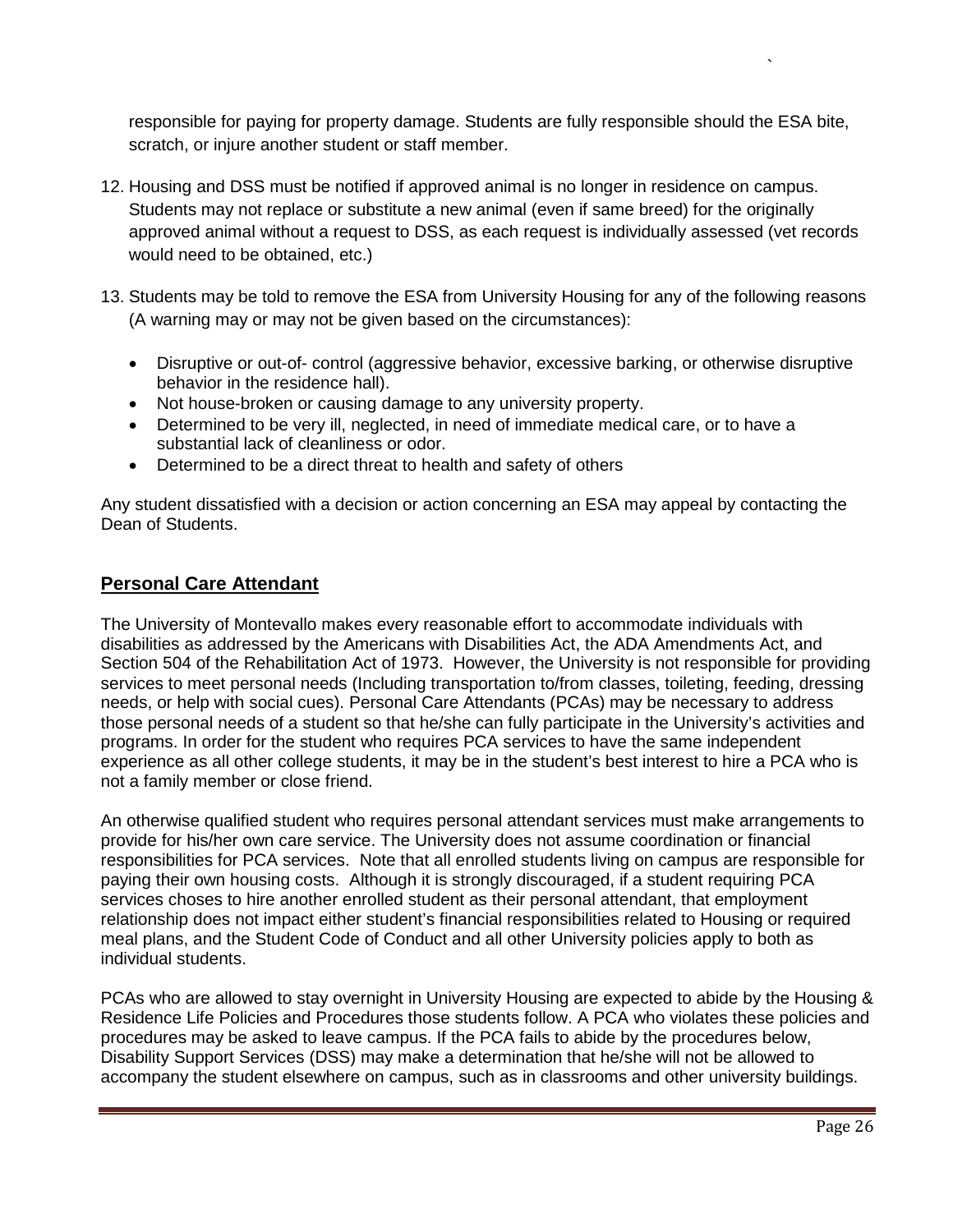## **It is the student's responsibility to:**

- Submit appropriate documentation to DSS that supports the necessity of having a PCA.
- Secure a PCA prior to attending any university-related activity (i.e., orientation, housing move-in day, or class attendance). The University will not be responsible for meeting personal care needs or selecting or hiring a PCA.
- Ensure that DSS is provided name/contact information for all PCAs who will be working within University Housing or academic buildings. If the attendant is employed by an agency provide the name/contact information for the agency.
- Ensure that if personnel changes occur, updated information will be provided to DSS.
- Direct the activities of the PCA while at the University of Montevallo.
- Have a back-up plan or alternative plan of action should the regular PCA not be available to work with him/her on a particular day or in a particular class.
- Follow the University's policies and abide by the Student Code of Conduct.
- Pay for all PCA services or secure payment through a third party.

#### **The Personal Care Attendant is expected to:**

- Follow all applicable university policies, rules, regulations, and procedures.
- Request a guest/vendor parking permit if necessary. Vehicle information can be provided to the UM Police Department, which will verify need with DSS as appropriate.
- Make arrangements with student's professors as to where to sit in class (if needed to meet the needs of the student during class).
- Allow the student to take responsibility for his/her own progress in class.
- Refrain from participating in class discussions.
- Refrain from discussing any confidential information about the student with faculty, staff, or students.

#### **The University is expected to:**

- Establish reasonable policies and procedures and ensure that these are available to all students including those requesting PCA services.
- Address academic or program access needs for a student with a physical, sensory, learning, or emotional disability.
- Provide reasonable accommodations to address the student's disability within the classroom, housing, and other service areas of the University. Accommodations are determined through Disability Support Services based on documentation provided and student interviews.

Students needing housing or academic access for a PCA should contact DSS upon enrollment to document need and provide required information. Any student dissatisfied with a decision or action concerning a PCA may appeal by contacting the Dean of Students.

*<sup>\*\*</sup>PCAs do not take notes for the student, nor are they allowed to proctor or be a scribe for in-class exams. DSS will handle such needs.*